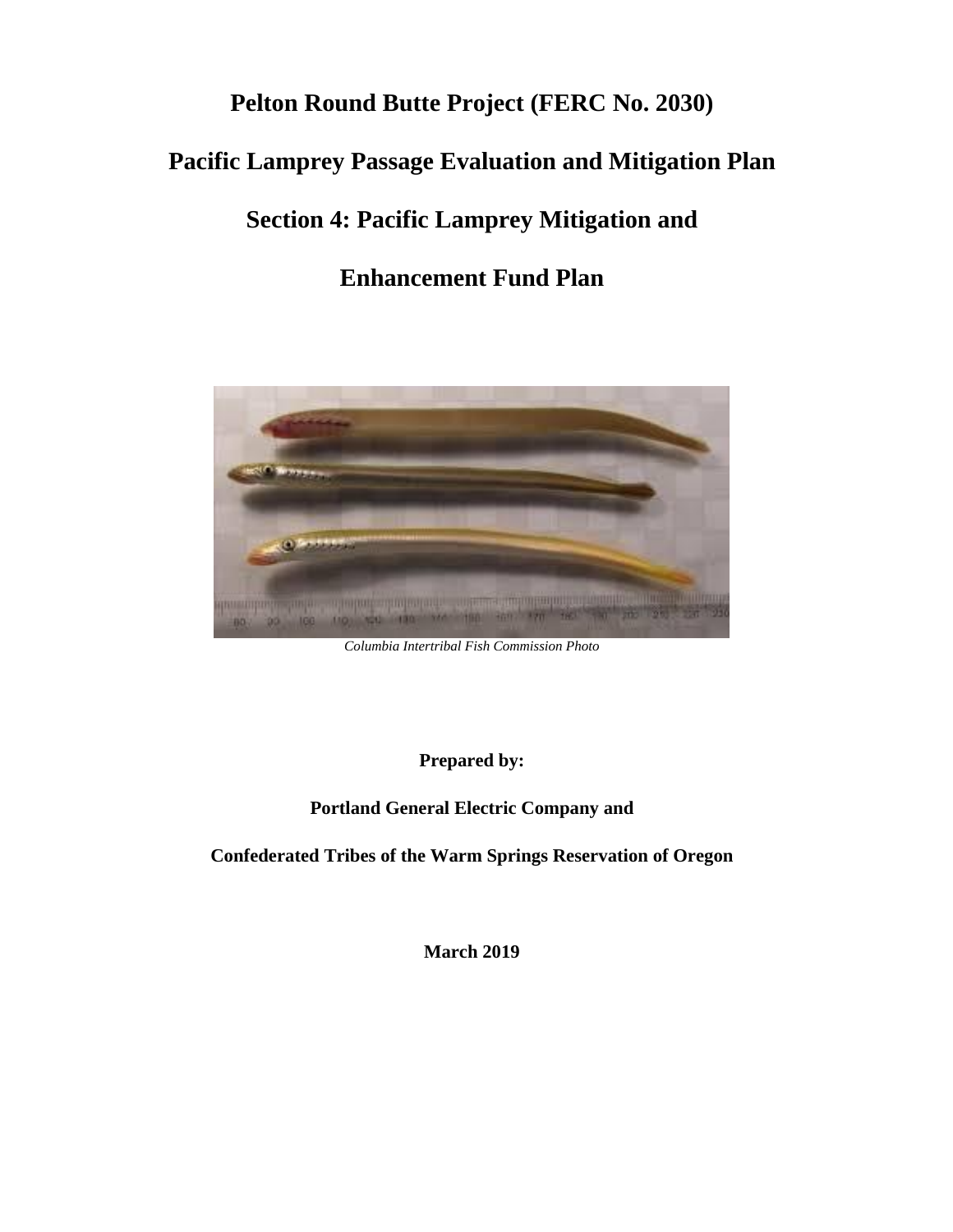#### *Literature Citation:*

Portland General Electric (PGE) and Confederated Tribes of Warm Springs Reservation of Oregon (CTWSRO). 2019. Pacific lamprey passage evaluation and mitigation plan: Section 4: pacific lamprey mitigation and enhancement fund plan. Portland General Electric and Confederated Tribes of Warm Springs Reservation of Oregon Warm Springs, OR.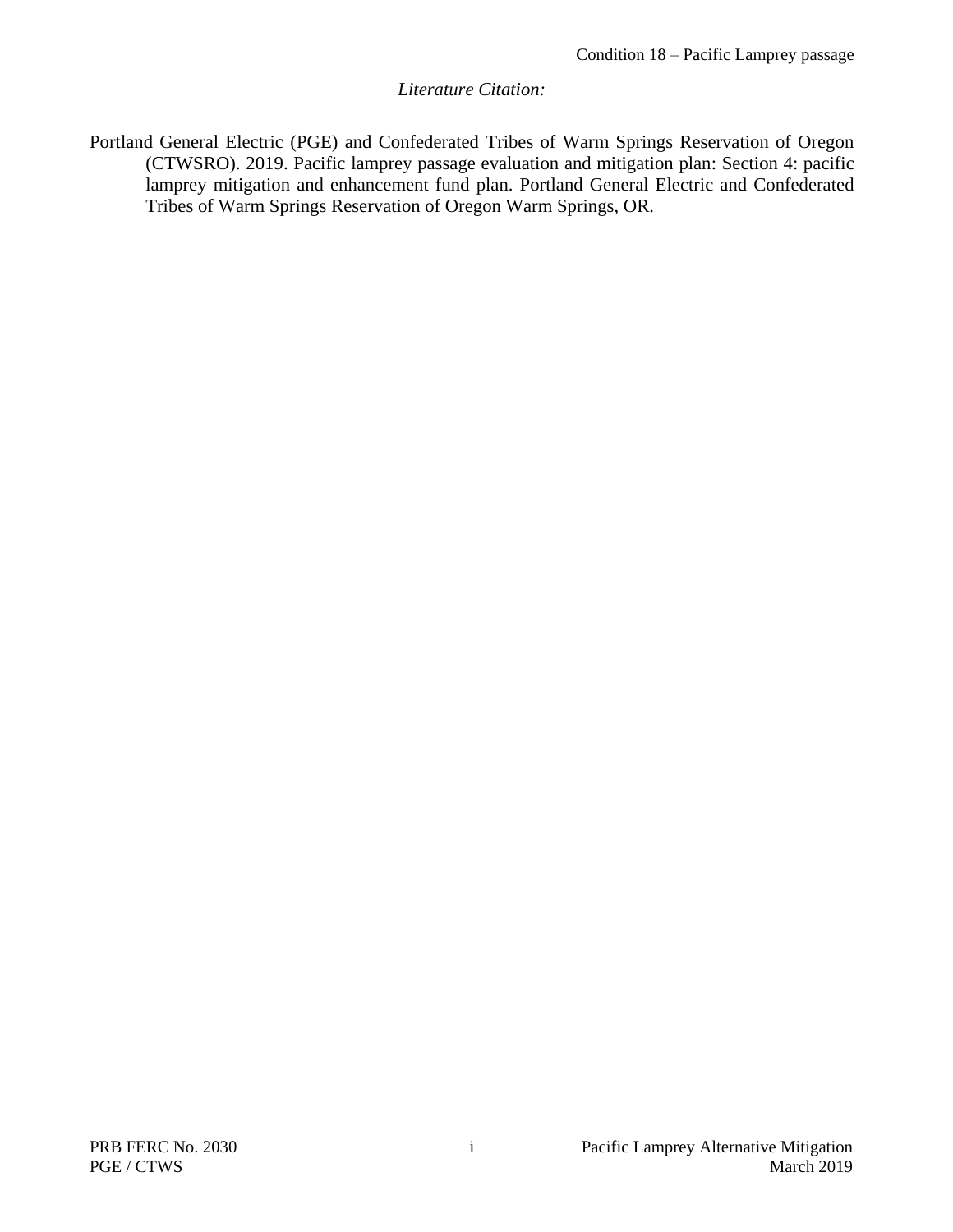### Table of Contents

| Historic Distribution of Pacific Lamprey in the Deschutes upstream of the Project3 |  |
|------------------------------------------------------------------------------------|--|
|                                                                                    |  |
|                                                                                    |  |
|                                                                                    |  |
| Warm Springs Branch of Natural Resources Deschutes Basin Lamprey Studies 5         |  |
|                                                                                    |  |
|                                                                                    |  |
|                                                                                    |  |
|                                                                                    |  |
|                                                                                    |  |
|                                                                                    |  |
|                                                                                    |  |
|                                                                                    |  |
|                                                                                    |  |
|                                                                                    |  |
|                                                                                    |  |
|                                                                                    |  |
|                                                                                    |  |
|                                                                                    |  |
|                                                                                    |  |
|                                                                                    |  |
|                                                                                    |  |
|                                                                                    |  |
|                                                                                    |  |
|                                                                                    |  |
|                                                                                    |  |
|                                                                                    |  |
|                                                                                    |  |
|                                                                                    |  |
|                                                                                    |  |
|                                                                                    |  |
|                                                                                    |  |
|                                                                                    |  |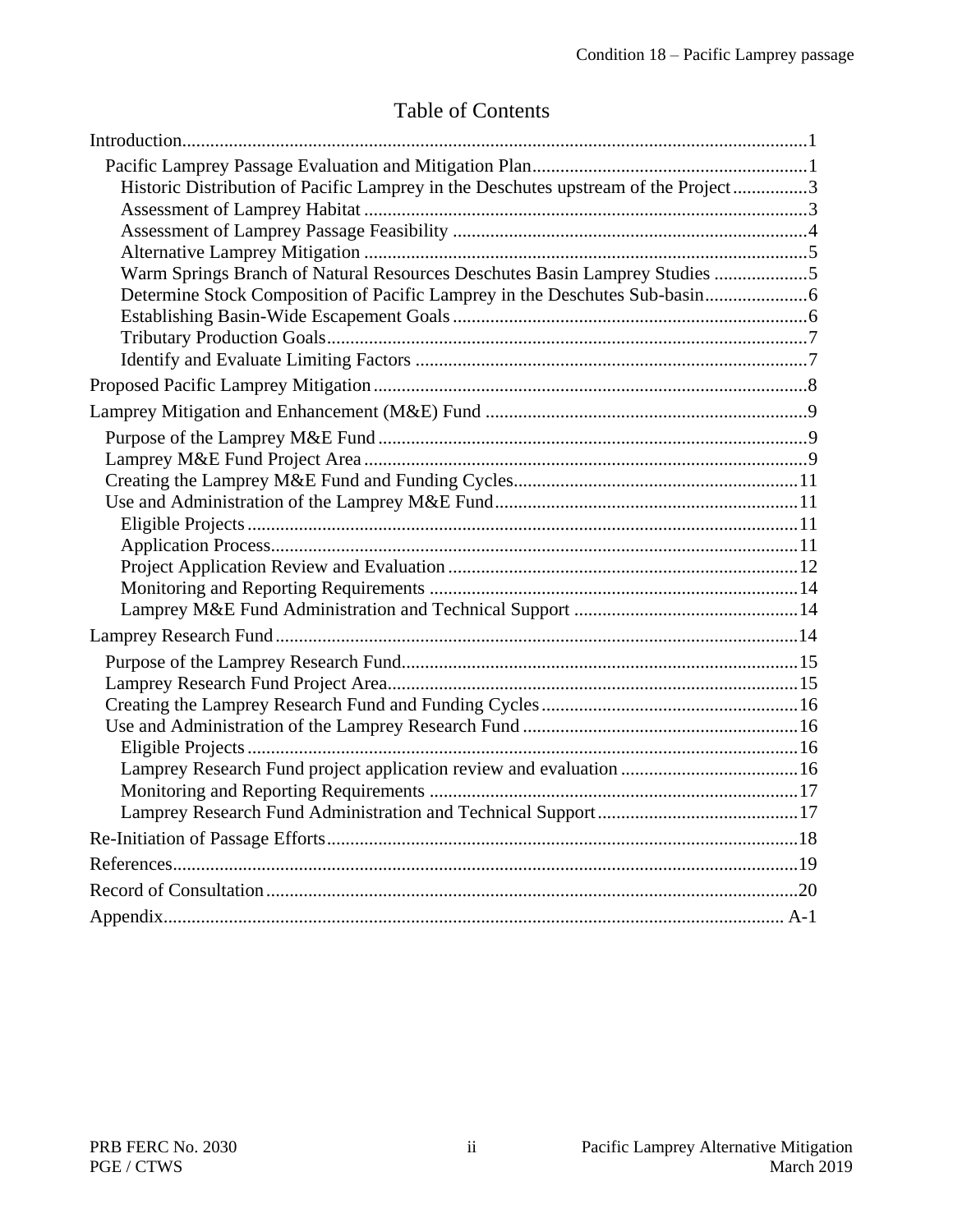# **Table of Figures**

| Figure 1. Flow diagram showing the relationships between, and the chronology of, possible         |
|---------------------------------------------------------------------------------------------------|
| implementation paths for the Pacific Lamprey Passage Evaluation and Mitigation Plan.  2           |
| Figure 2. Map of lower Deschutes River basin showing reaches eligible for Lamprey Fund mitigation |
|                                                                                                   |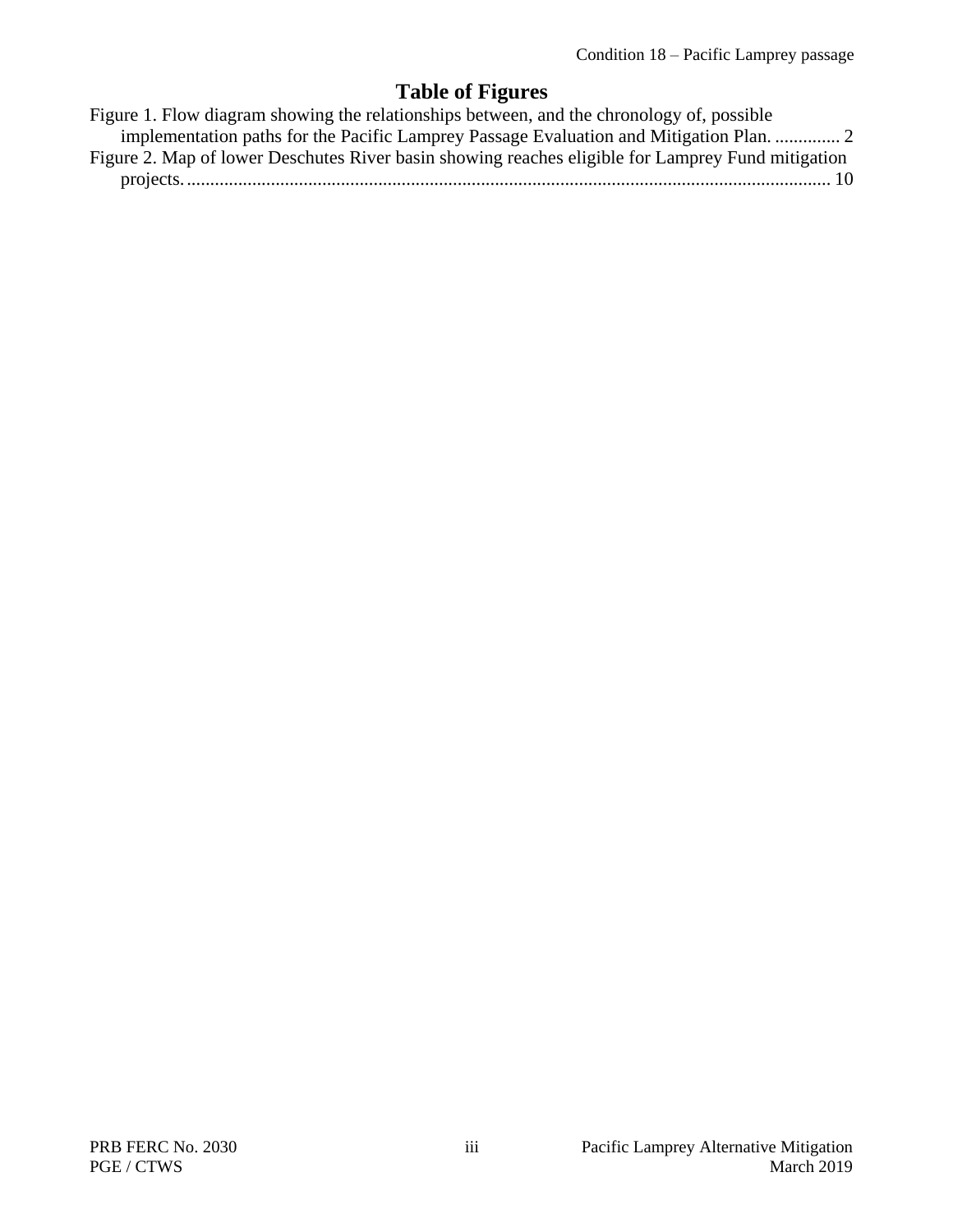### <span id="page-4-0"></span>**Introduction**

Portland General Electric Company ("PGE") and the Confederated Tribes of the Warm Springs Reservation of Oregon ("CTWSRO"), are the Joint Licensees for the Pelton Round Butte Hydroelectric Project (Project No. 2030). On June 21, 2005, the Commission issued an Order Approving Settlement and Issuing New License, *Portland General Electric Company* & *Confederated Tribes of the Warm Springs Reservation of Oregon,* 1 1 1 FERC W 61,450 (2005).

The license includes, as Appendix C, the Section 18 fishway prescriptions mandated by the United States Fish and Wildlife Service. Condition 18 of that appendix requires the Joint Licensees to file with the Commission, within one year of license issuance, a Pacific lamprey passage evaluation and mitigation plan as described in the Fish Passage Plan, Exhibit D to the Settlement Agreement, approved in Ordering Paragraph J of the license.

#### <span id="page-4-1"></span>*Pacific Lamprey Passage Evaluation and Mitigation Plan*

The Pacific Lamprey Passage Evaluation and Mitigation Plan (PLEMP) was developed by the licensees with the approval of the appropriate Fish Agencies pursuant to their respective statutory authorities (PGE and CTWSRO 2006). The PLEMP has five sections (Figure 1), including: 1) habitat assessment to further define lamprey spawning and ammocoete (larval) rearing habitat in the Deschutes River Basin and use that information to quantify habitats suitable for production of lamprey both upstream and downstream of the Project; 2) passage assessment to assess the potential for outmigrant and adult Pacific lamprey passage through PRB with existing fish passage facilities; 3) experimental reintroduction of lamprey will occur after the assessment of lamprey passage through the Project; 4) alternative lamprey mitigation may be developed if passage is determined by the Fish Committee to be infeasible with existing facilities; and 5) re-initiation of passage efforts will be implemented if alternative lamprey mitigation occurs and new information demonstrates that passage is feasible.

Sections 2 through 5 all contain contingencies under which they may not be implemented. Section 2, *Assessment of Lamprey Passage,* will be implemented if sufficient habitats are identified upstream of the Project. Section 3, *Experimental Reintroduction of Lamprey* will be implemented if the lamprey passage feasibility study completed for Section 2 indicates passage with existing facilities is feasible. Section 4, *Alternative Lamprey Mitigation,* will be implemented if the lamprey passage feasibility study indicates passage is not feasible. Many of the habitat enhancements under this alternative lamprey mitigation will not be fully determined until further study and assessment of ammocoete and adult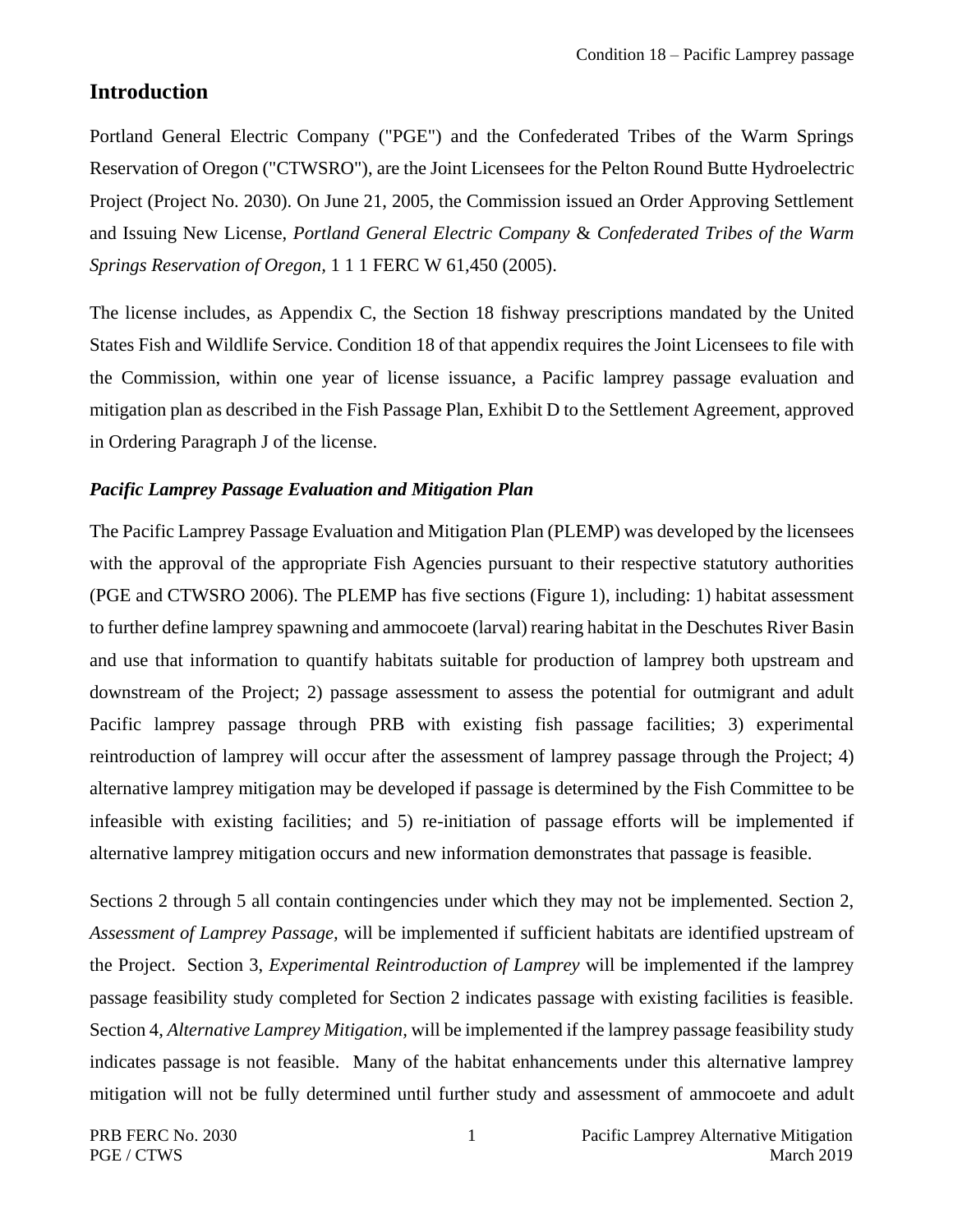lamprey habitat is realized by the implementation of section 1 (*Assessment of Lamprey Habitat*). Section 5, *Reinitiation of passage efforts,* will only be implemented if passage is initially not implemented, but substantial new information indicates passage is feasible. The Licensees will consult with the Fish Committee and appropriate fish agencies on an ongoing basis. A flow diagram showing the alternative paths forward is shown in Figure 1.



<span id="page-5-0"></span>Figure 1. Flow diagram showing the relationships between, and the chronology of, possible implementation paths for the Pacific Lamprey Passage Evaluation and Mitigation Plan.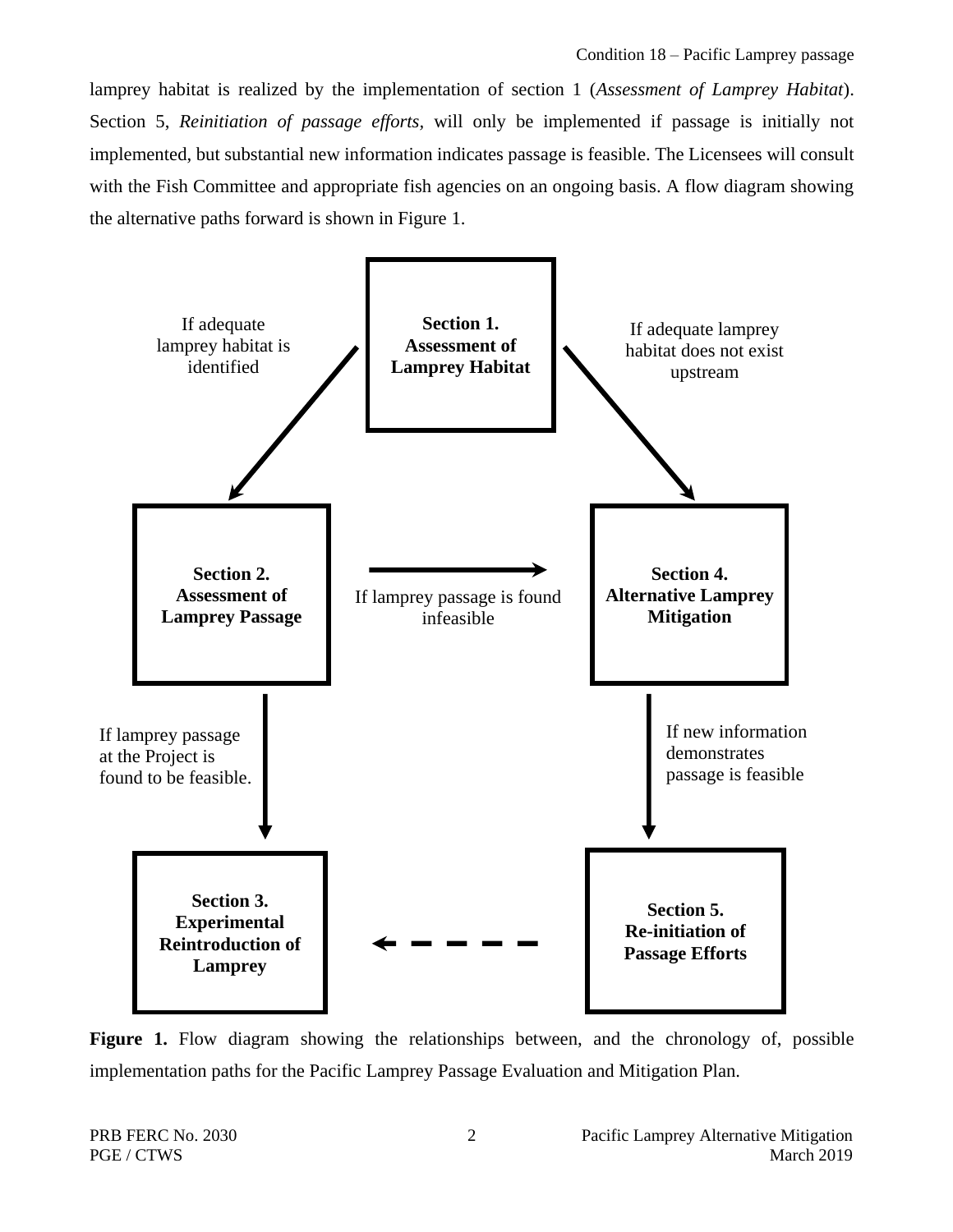#### <span id="page-6-0"></span>**Historic Distribution of Pacific Lamprey in the Deschutes upstream of the Project**

There is very limited information on the historic distribution and abundance of Pacific lampreys in the Deschutes River basin upstream of the Project dams. It is assumed that lampreys would have occupied similar reaches as salmon and steelhead, which would include the middle Deschutes upstream to Big Falls (and possibly further upstream), the Metolius River, and most of the Crooked River drainage. When the Reregulating Dam and Pelton Fish Trap were constructed in 1956, few lampreys were caught, and none were recorded as being passed. No lampreys have been observed at or immediately below the Pelton Fish Trap for approximately 30 years (Don Ratliff, retired PGE Biologist Personal Communication). However, there is no doubt that lamprey did historically ascend above the Project, and in fact, downstream-migrant lamprey (macropthalmia) were observed in the downstream-migrant facility at Pelton Dam as late as 1972 (Don Ratliff, retired PGE Biologist, Personal Communication).

#### <span id="page-6-1"></span>**Assessment of Lamprey Habitat**

Section 1 of the PLEMP included studies conducted by the CTWSRO Branch of Natural Resources (CTWSRO 2011). The first step was to survey habitats in the lower Deschutes River and tributaries to determine timing and distribution of spawning, overwintering and rearing, as well as the habitat associations with each life stage. Adult lamprey collected at Sherars Falls from 2005-2009 were tracked using radio telemetry to determine migration behavior, overwintering and spawning locations. Originally it was presumed that lamprey spawned primarily in tributaries on the Warm Springs Reservation, however it was found that more than 60% of adults remained and presumably spawned in the mainstem of the lower Deschutes River.

CTWSRO (2011) developed two models to quantify potential ammocoete rearing habitats available upstream of the Pelton Round Butte Project if Pacific lamprey passage was reinitiated. The capture efficiency (CE) model was developed to determine the effectiveness of specialized electrofishing gear used to sample ammocoetes. The ammocoete abundance model (AAM) quantified the relationship of ammocoete abundance in different substrate types and habitat unit types in rearing habitats in the lower Deschutes River and tributaries. The most significant variables determining presence/absence and rearing density were stream temperature and presence of silt or sand substrate in depositional habitats. The two models were applied to stream reaches upstream of the Pelton Round Project with suitable temperatures and substrates to develop estimated potential capacity for rearing ammocoetes. Using temperature data provided by USGS and habitat survey data collected by ODFW and USFS, the estimated ammocoete capacity was 4.8 million (95% confidence estimate 3.7 to 7.5 million) (CTWSRO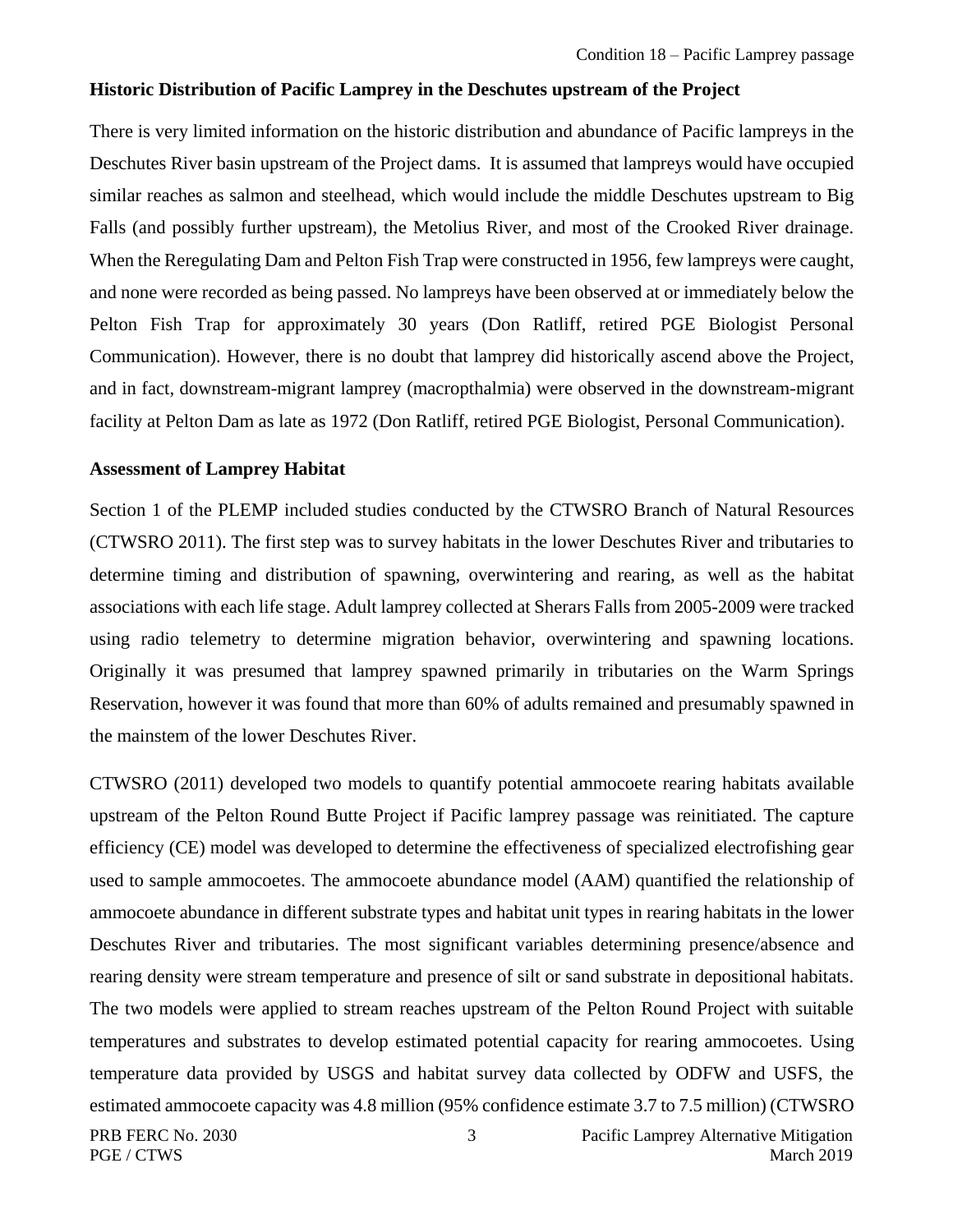2011). The conclusion of Section 1 was that adequate rearing and spawning habitat is potentially available upstream of the Pelton Round Butte Project. In accordance with the PLEMP, the next step was to complete an assessment of Pacific lamprey passage feasibility (Figure 1).

#### <span id="page-7-0"></span>**Assessment of Lamprey Passage Feasibility**

An assessment of passage feasibility for Pacific lamprey at existing facilities at the Pelton Round Butte Project was completed by Karchesky et.al (2013) as required by Section 2 of the PLEMP. The passage feasibility review evaluated lamprey behavioral characteristics and requirements for passage, including swimming burst speed, screen specifications, fishway design, and preferred migration routes. Project passage facilities, including the Pelton ladder, Pelton adult trap, SWW bottom intake, SWW surface intake and fish processing facilities, and transport and release equipment were evaluated for potential feasibility for passage of adult and juvenile lamprey. Several potential problems were identified. The greatest problems are associated with downstream passage of juveniles.

Lamprey macropthalmia are weak swimmers and lack swim bladders, so they migrate deep in the water column. The bottom outlet of the SWW is screened, with no collection facilities. If juveniles do reach the SWW, the surface intake screens and separator bars may cause impingement. Fish holding and processing facilities, are not designed to crowd, sort and process lamprey macropthalmia, which have suctorial disks used to attach to raceway walls. Existing upstream passage facilities at the Pelton fish ladder and adult trap were also determined to be inadequate for trapping upstream migrating adult lamprey. The finger weir at the upstream end of the ladder does not have smooth solid surface for lamprey to attach and climb over. The false bottom, crowder, and open vestibules in the Buckley style adult trap would act as dead-end inaccessible hiding locations for adult lamprey. Karchesky et al. (2013) conducted an assessment of lamprey passage (Figure 1 Section 2), and concluded that lamprey passage is not feasible, and reintroduction of lamprey upstream of the project should not be attempted. Habitat for spawning and rearing is available in upstream tributaries, however passage would not be successful.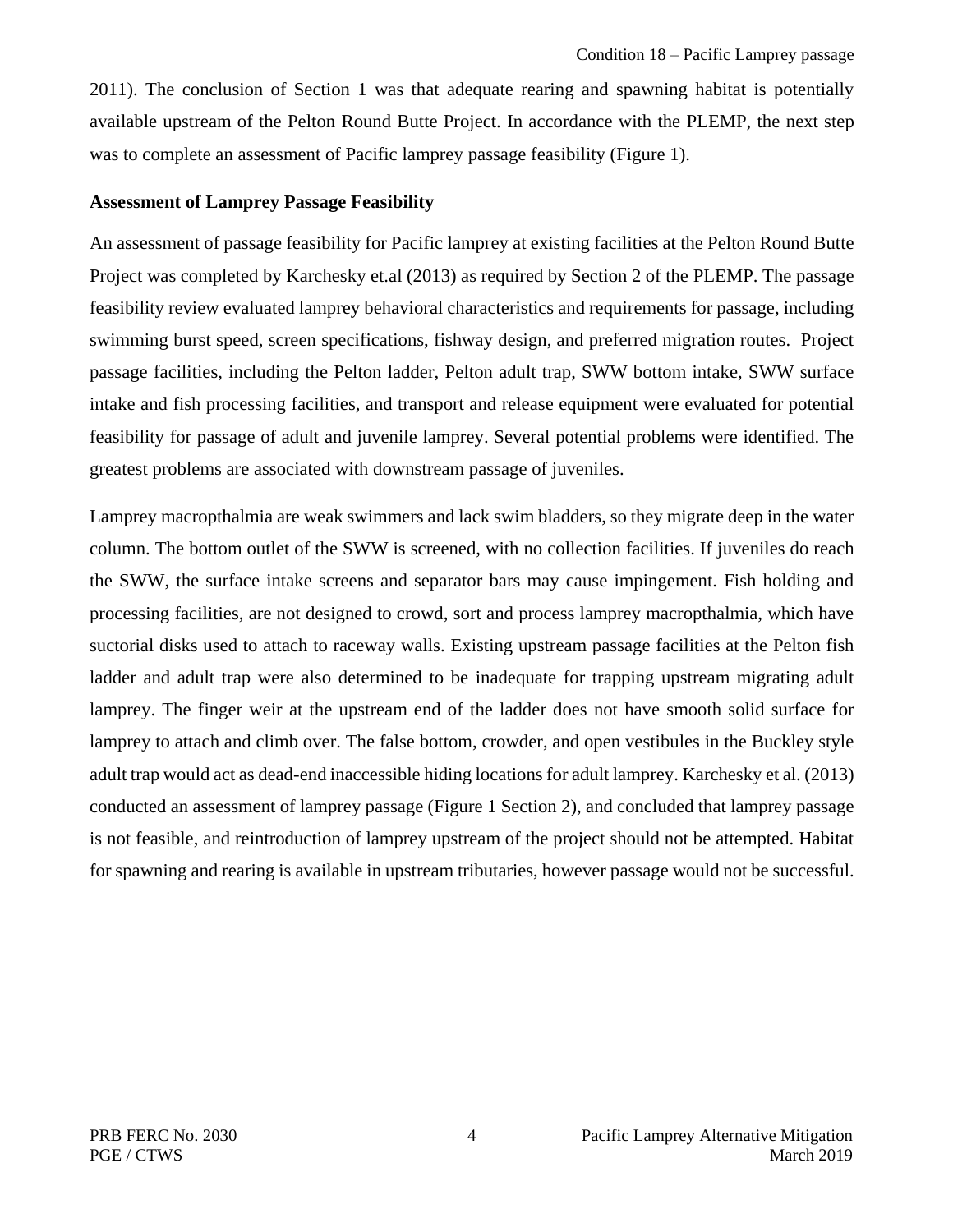#### <span id="page-8-0"></span>**Alternative Lamprey Mitigation**

Since passage was determined not to be feasible, the PLEMP requires the licensees to develop and implement a plan for Section 4, alternative lamprey mitigation (Figure 1). If alternative Pacific lamprey mitigation is implemented, attempts to pass Pacific lamprey may be reinitiated if substantial new information demonstrates that passage is feasible. The determination whether to reinitiate passage efforts shall be made in consultation with the Fish Committee. As with the experimental reintroduction, any renewed Pacific lamprey passage efforts will not require new construction or retrofit of existing upstream or downstream passage facilities unless new technologies, methodologies, or information, make Lamprey passage feasible in a manner that is not cost or operationally prohibitive. Cost or operationally prohibitive includes but is not limited to the meanings: 1) requires an amount of money to construct or operate that would make operation of the project unprofitable; 2) requires a change to operations that would jeopardize fish reintroduction efforts; or 3) requires modifications to the facilities that impair efficiency or safety.

The PLEMP states "The goal of this [mitigation] plan will be to enhance Pacific lamprey populations in the Deschutes basin downstream of the Pelton Round Butte Project." Specific restoration actions were not identified, as little was known about the status, life history, and limiting factors of the Deschutes basin lamprey populations at the time. The PLEMP identified a framework for the types of information that would be necessary for development of an alternative mitigation plan:

- Determine Stock Composition of Pacific Lamprey in the Deschutes Sub-basin
- Establishing Basin-Wide Escapement Goals
- Tributary Production Goals
- Identify and Evaluate Limiting Factors

#### <span id="page-8-1"></span>**Warm Springs Branch of Natural Resources Deschutes Basin Lamprey Studies**

The CTWSRO Branch of Natural Resources Fisheries Program staff has conducted research on Pacific lamprey in the Deschutes River since 2003 (Baker et al. 2015). Additional work has included Fifteenmile Creek, Hood River, and Willamette River. Some of the studies were funded by the licensees to support development of PLEMP Section 1, and discussed in the Assessment of Lamprey Habitat Section (CTWSRO 2011). Additional research was funded by the Bonneville Power Administration and the US Fish and Wildlife Service.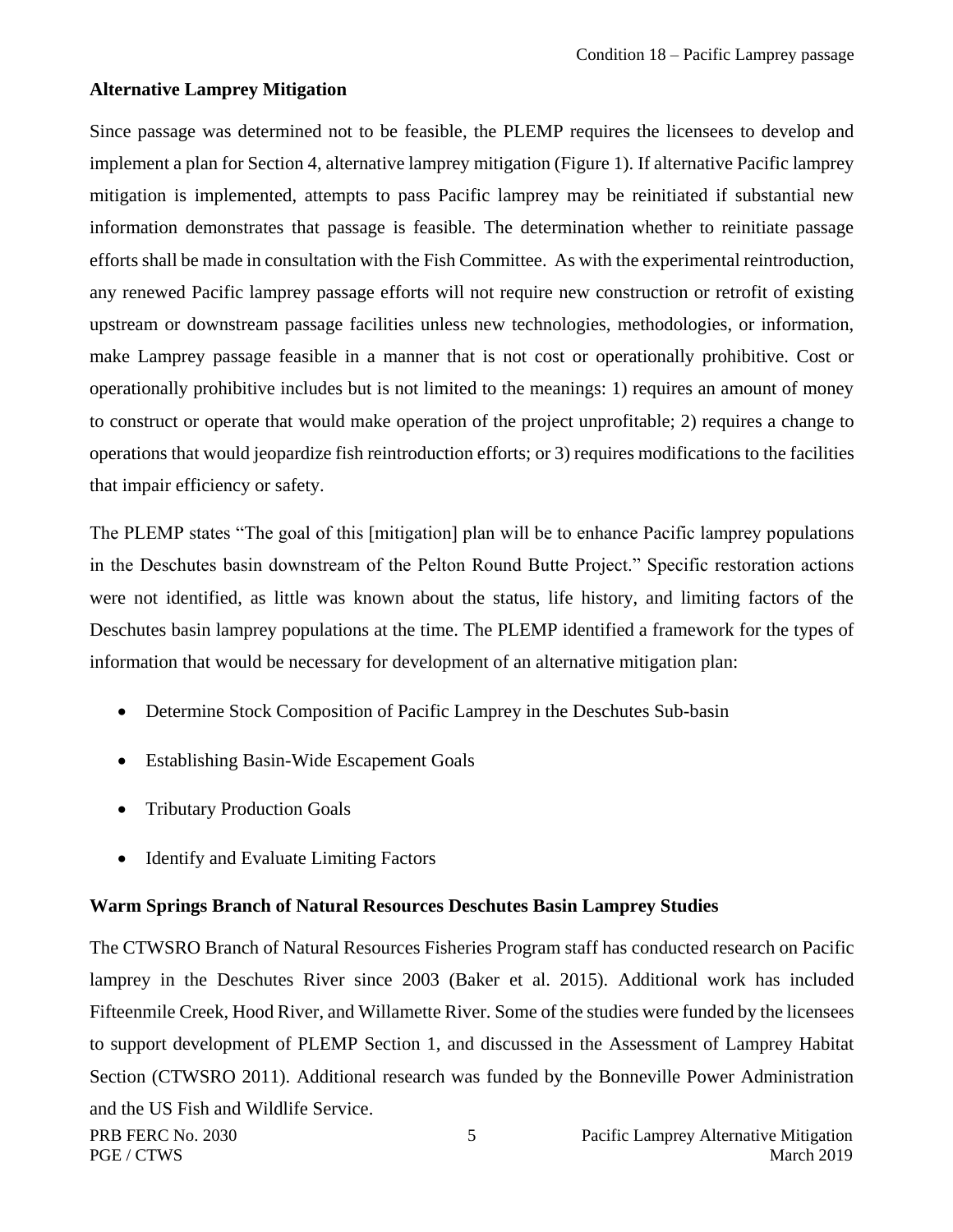The studies have documented the distribution of lamprey ammocoetes, developed methodologies for quantitative sampling, identified migration behavior and overwintering and spawning locations of adult lamprey, developed mark/recapture estimates of adult escapement at Sherars Falls, determined habitat preference of ammocoetes, and estimated potential habitat available upstream of the Pelton Round Butte Project.

Chapter 12 of the Baker et al. report is a synthesis of Pacific lamprey research conducted by the CTWSRO and addresses critical uncertainties and informs recovery planning. Significant progress has been made in development of research and monitoring techniques, as traditional fisheries methods are not applicable to the unique life history and behavior of lampreys. Some understanding of the framework for alternative mitigation has been gained. However, additional research will be helpful to identify specific mitigation projects. Status and recommendations identified by Baker et al. (2015) for the Deschutes basin are summarized below:

#### <span id="page-9-0"></span>**Determine Stock Composition of Pacific Lamprey in the Deschutes Sub-basin**

Previously completed genetic studies suggest there has been considerable gene flow between populations of Pacific lampreys across their native range from Japan to California. From sampled populations in the Columbia River drainage there is indication of some regional differentiation (minor differences in populations west vs. east of the Cascades). However, lamprey are not philopatric (homing to their natal streams), and adults may return to the Deschutes River from other tributaries. Recommendation: continue to take nonlethal tissue samples for genetic analysis of Deschutes basin lamprey. Parentage analysis of adults and migrating juveniles will be used to identify age at migration.

#### <span id="page-9-1"></span>**Establishing Basin-Wide Escapement Goals**

Basin-wide escapement goals for Pacific lamprey in the Deschutes Basin have not been established. Many of the life history parameters that are traditionally used for stock/recruitment analysis are unknown. Lamprey life history is complex compared to anadromous salmonids. Spawning escapement may include adults from multiple cohorts and from multiple natal streams. Additionally, some adults overwinter in the Deschutes and tributaries for multiple years before spawning. Survival of juvenile stages from egg to emergence and ammocoete to macropthalmia are unknown. Larval development takes many years, and out-migrating macropthalmia may also include many cohorts. Recommendations: the fish managers (CTWSRO and ODFW) continue to monitor escapement at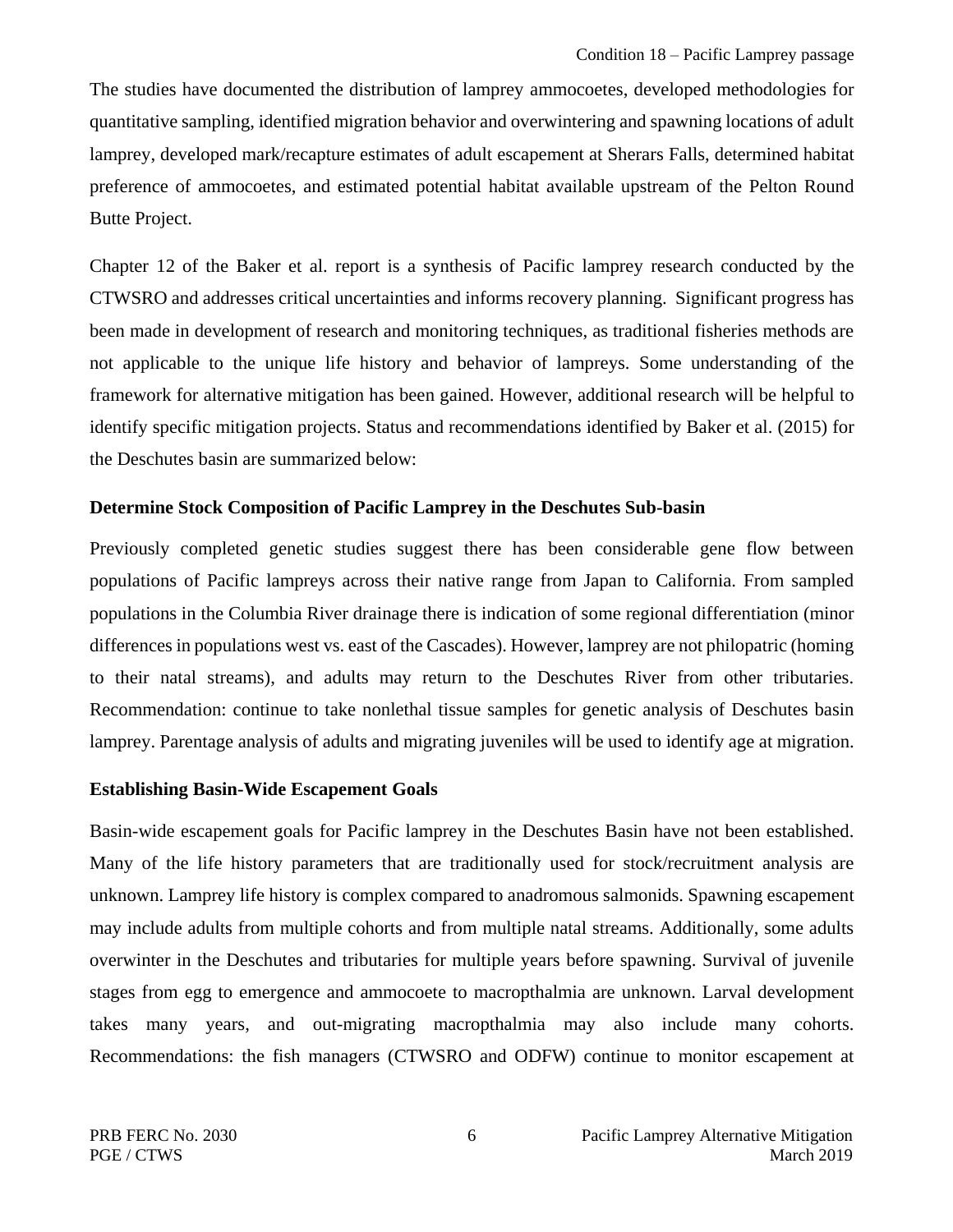Sherars Falls, resurvey ammocoete distribution and abundance every two to five years, and monitor migration patterns.

#### <span id="page-10-0"></span>**Tributary Production Goals**

Estimation of Pacific lamprey production from Deschutes basin tributaries has not been completed. Based on radio telemetry studies, more than 60% of lamprey adults tagged at Sherars Falls overwintered and presumably spawned in the mainstem of the Deschutes rather than using tributaries (Warm Springs River and Shitike Creek) on the Warm Springs Reservation. Spawning sites were identified in Shitike Creek, Warm Springs River, Beaver Creek and Badger Creek. Ammocoete abundance and distribution in 2009 was correlated to substrate and temperatures. For similar rearing conditions, ammocoete densities were relatively higher in Shitike Creek than Warm Springs River, Beaver and Badger Creeks, suggesting possible under-seeding of available habitat. Follow up surveys were done in 2012 and 2013. Observed ammocoete densities did not agree with predicted values based on the AAM. Larval lamprey densities were highly variable across sites and years, so much so that, the high variance is likely to have obscured all but large differences across sites. Recommendations: Relevant fish agencies develop markrecapture methodology for estimating escapement at the Warm Springs Fish Hatchery barrier dam following installation of lamprey passage structures. The passage structures will be installed in early 2017 (personal communication from David Hand, US Fish and Wildlife Service).

#### <span id="page-10-1"></span>**Identify and Evaluate Limiting Factors**

Changes in gradient, sediment composition, anthropogenic barriers, velocity and water temperature may determine the distribution of lamprey in the lower Deschutes Sub-basin. Cold water temperatures may limit lamprey spawning distribution in the upper portions of the Warm Springs River and Beaver Creek. Lack of lamprey in the mainstem Deschutes River upstream of Shitike Creek may be due to the absence of perennial tributaries containing suitable spawning and rearing habitat. Larvae that were collected in the Deschutes River downstream of Shitike Creek were found in habitats that differed from that in tributaries where larvae were located. Rather than low velocity, fine sediment habitats, larvae in the mainstem were generally found in locations near transitional cobble river bottom and nearshore coarse sand. Larvae were also associated with slow-water habitat types (*e.g.,* alcoves, pools and glides), woody debris, and fine sediment depositional areas. Further sampling will improve understanding of limiting factors specific to areas/waters where lampreys are found.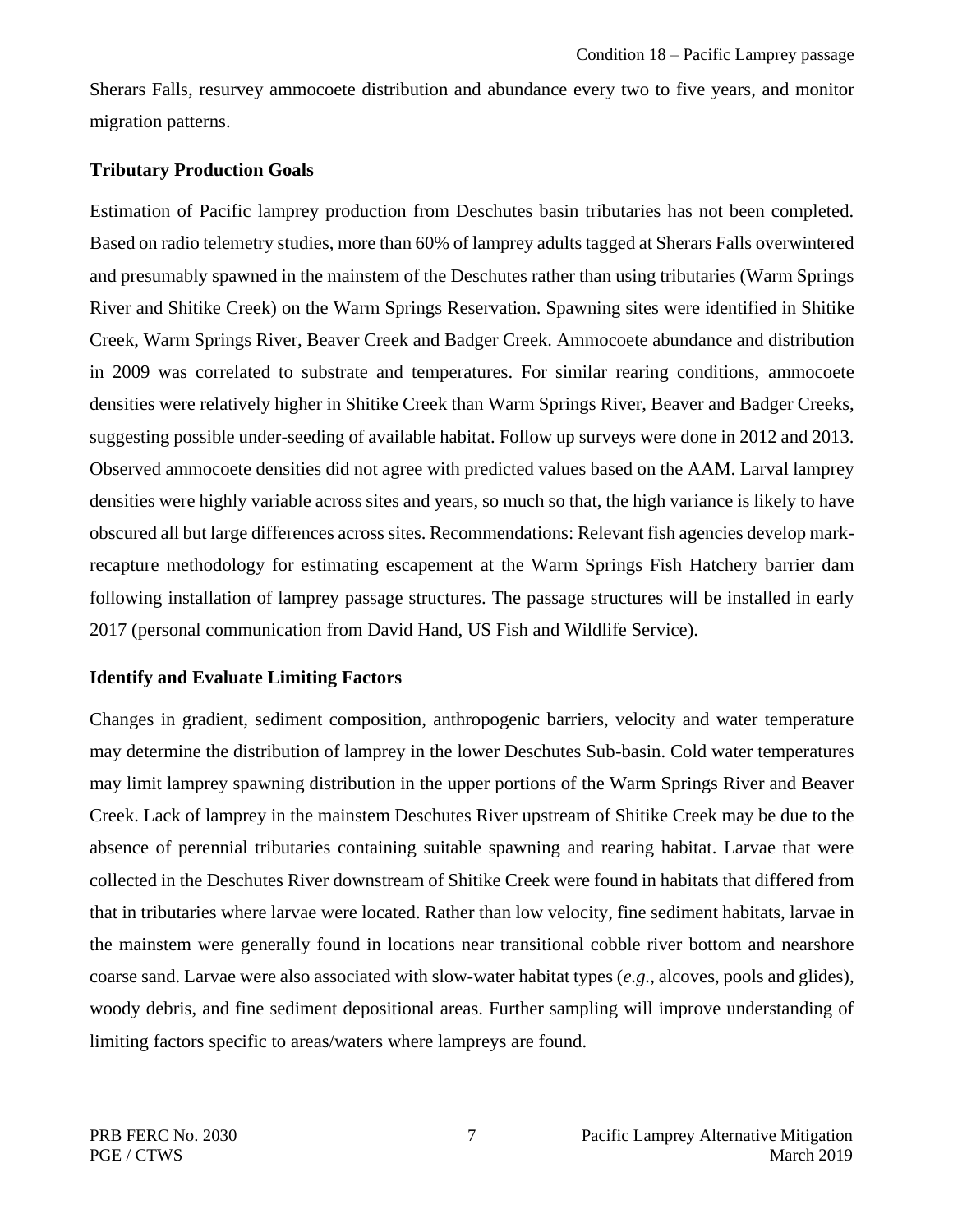### <span id="page-11-0"></span>**Proposed Pacific Lamprey Mitigation**

The Licensees propose alternative mitigation in lieu of passage at the Pelton Round Butte project through establishment of a Pacific Lamprey Mitigation and Enhancement Fund (Lamprey M&E Fund). Many aspects of the Lamprey M&E Fund will be adapted from the Pelton Round Butte Fund Implementation Plan, Exhibit H to the Settlement Agreement. The Licensees have limited ability to implement restoration projects that are outside of the project boundaries as part of mitigation. A mitigation and enhancement fund will facilitate other entities (private, tribal, state, local or federal) to implement projects that will mitigate for infeasibility of lamprey passage at the Pelton Round Butte project.

In addition to the Lamprey M&E Fund, the Licensees will fund and participate in the design and implementation of a Pacific Lamprey Research Fund (Lamprey Research Fund) over a period of ten years. The two funds are described in detail in the following sections.

The plan will establish a Lamprey Fund Advisory Committee to provide review of the Lamprey M&E Fund and the Lamprey Research Fund project applications. The Lamprey Fund Advisory Committee shall be comprised of six signatories of the Settlement Agreement, including one representative or designee from the following agencies or organizations:

1. Licensees (Portland General Electric, Confederated Tribes of the Warm Springs [one representative collectively])

2. CTWSRO Branch of Natural Resources ("CTWSRO BNR")

3. US Fish and Wildlife Service ("USFWS")

4. Bureau of Indian Affairs ("BIA")

5. Non-Governmental Organizations (American Rivers, Freshwater Trust, Trout Unlimited, Native Fish Society, WaterWatch of Oregon [one representative collectively])

6. Oregon Department of Fish and Wildlife ("ODFW").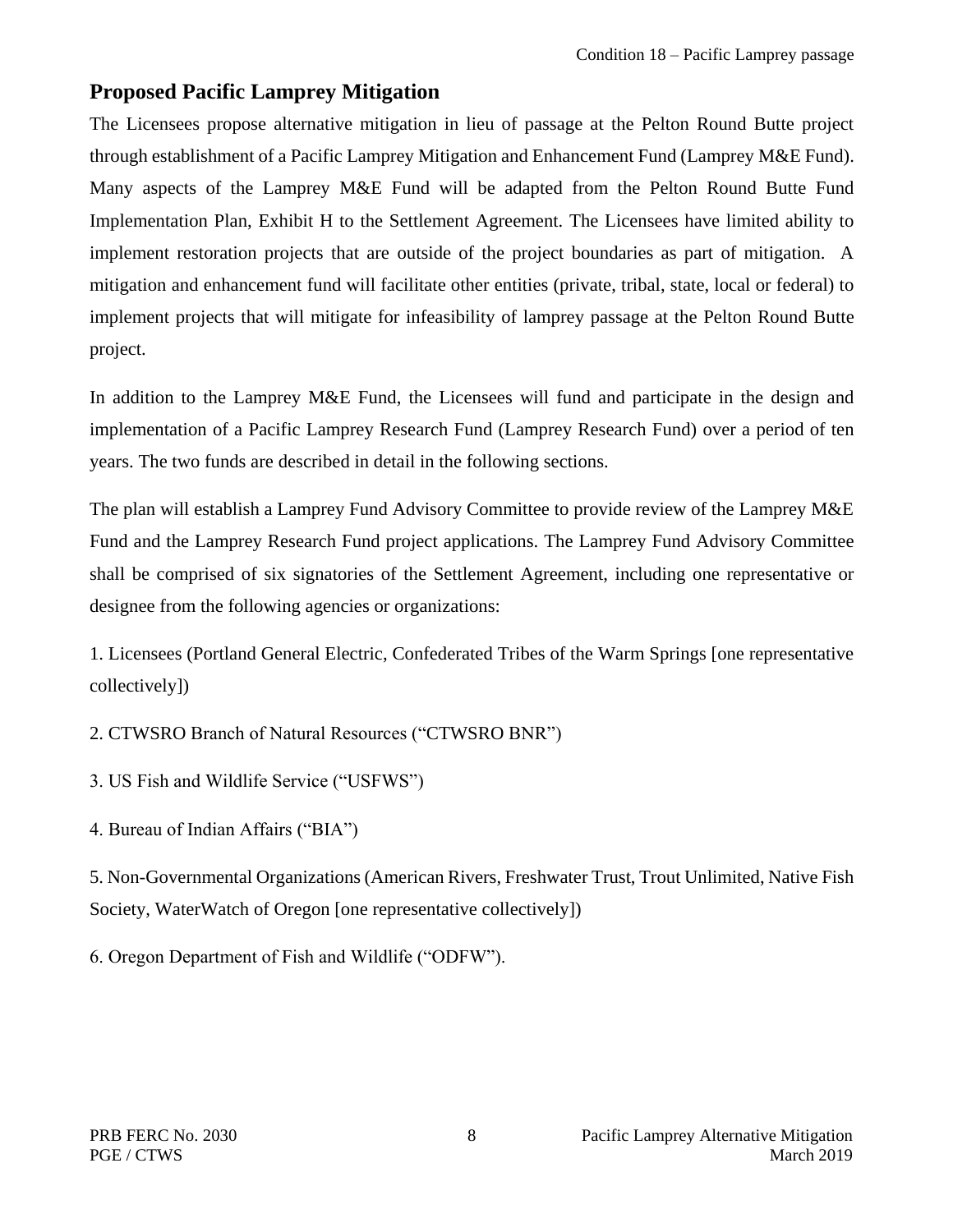### <span id="page-12-0"></span>**Lamprey Mitigation and Enhancement (M&E) Fund**

#### <span id="page-12-1"></span>*Purpose of the Lamprey M&E Fund*

The purpose of the Lamprey M&E Fund is to provide funding for projects that satisfy the goals identified in the PLEMP: "to enhance Pacific lamprey populations in the Deschutes basin downstream of the Pelton Round Butte Project". Implementation of Lamprey M&E Fund projects will mitigate for lack of reintroduction of Pacific lamprey to historic habitats upstream of the Pelton Round Butte project.

#### <span id="page-12-2"></span>*Lamprey M&E Fund Project Area*

Until or unless effective lamprey passage technology or methodology is developed that may prove successful at re-establishing passage at the Pelton Round Butte hydroelectric project (rkm 161), eligible projects for the Lamprey M&E Fund must be located where Pacific lamprey currently exist or historically existed within the lower Deschutes River basin from the confluence with the Columbia River upstream to the project and tributaries to historic distribution barriers (Figure 2). The fund dollars will not be distributed for work in streams considered ephemeral. At such time that reassessment of proven passage technology or methodologies suggests that passage at the project is possible, the Lamprey Fund Advisory Committee may meet and agree to consider funding eligible projects in the upper basin.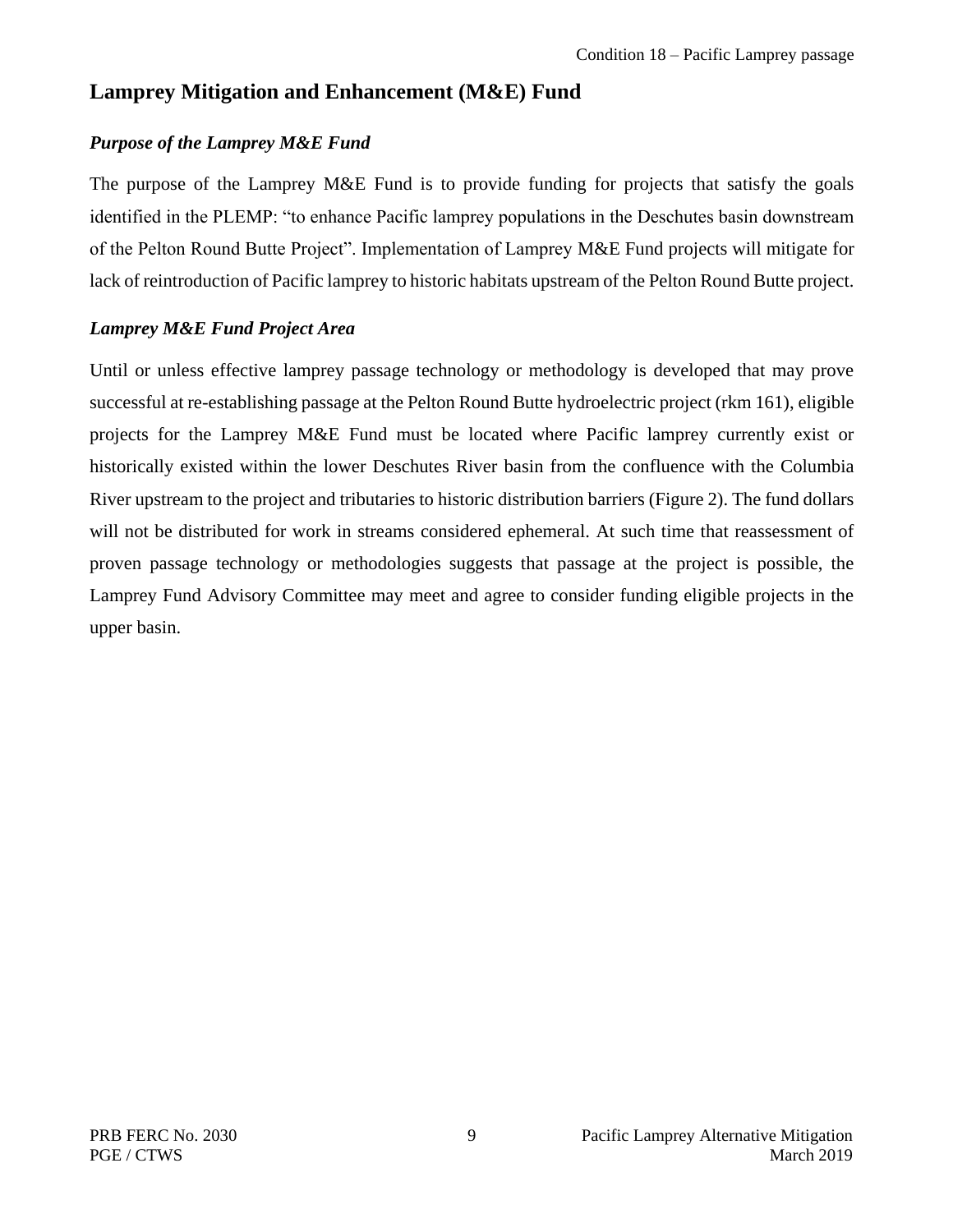

<span id="page-13-0"></span>**Figure 2.** Map of lower Deschutes River basin showing reaches eligible for Lamprey Fund mitigation projects.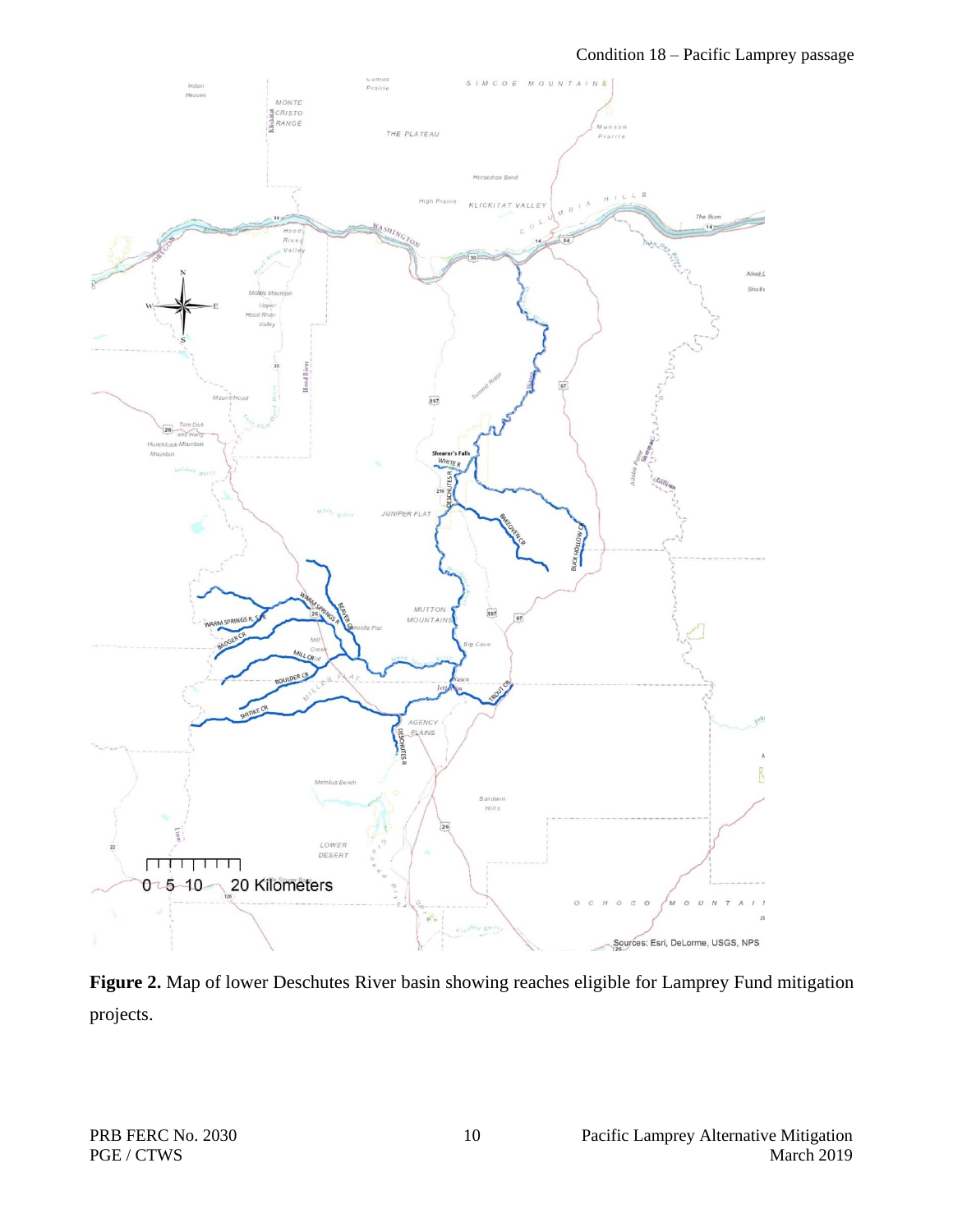#### <span id="page-14-0"></span>*Creating the Lamprey M&E Fund and Funding Cycles*

The Lamprey M&E Fund will include a total of \$1,500,000 (in 2020 dollars). The goal of the Lamprey M&E Fund will be to enhance Pacific lamprey populations in the Deschutes basin downstream of the Pelton Round Butte Project. The Licensees will provide funding three times during the life of the license. \$500,000 will be deposited in 2020, 2025, and 2030 (adjusted for 3% annual inflation from 2020). Any unspent funds remaining in the Lamprey M&E Fund will continue to accrue interest until the end of the license period (June 1, 2055) and will remain open for qualifying projects until no funds remain or until a new license is issued.

#### <span id="page-14-1"></span>*Use and Administration of the Lamprey M&E Fund*

#### <span id="page-14-2"></span>**Eligible Projects**

The following categories identify the types of projects which will be eligible for Lamprey M&E Fund awards:

- Barrier removal/passage improvement
- Instream habitat modification and enhancement
- Translocation of adults and/or juveniles to under-seeded or newly accessible habitat
- Development of artificial propagation for rearing ammocoetes for release
- Construction, installation, or testing of new passage technology if approved by Lamprey Fund Advisory Committee

#### <span id="page-14-3"></span>**Application Process**

The Licensees, upon approval and establishment of the Lamprey M&E Fund, shall develop an online site describing the Lamprey M&E Fund, with application materials and capability for application submission. Applications and evaluation criteria will be developed by the Licensees in coordination with the Lamprey Fund Advisory Committee by December 31, 2019. An example application, based on the Pelton General Fund is included for reference in Appendix 1. Project applications will include the following information:

- Contact information for project sponsors
- Description of the Project
	- o Location and ownership of project site
	- o What problems exist that create need for the project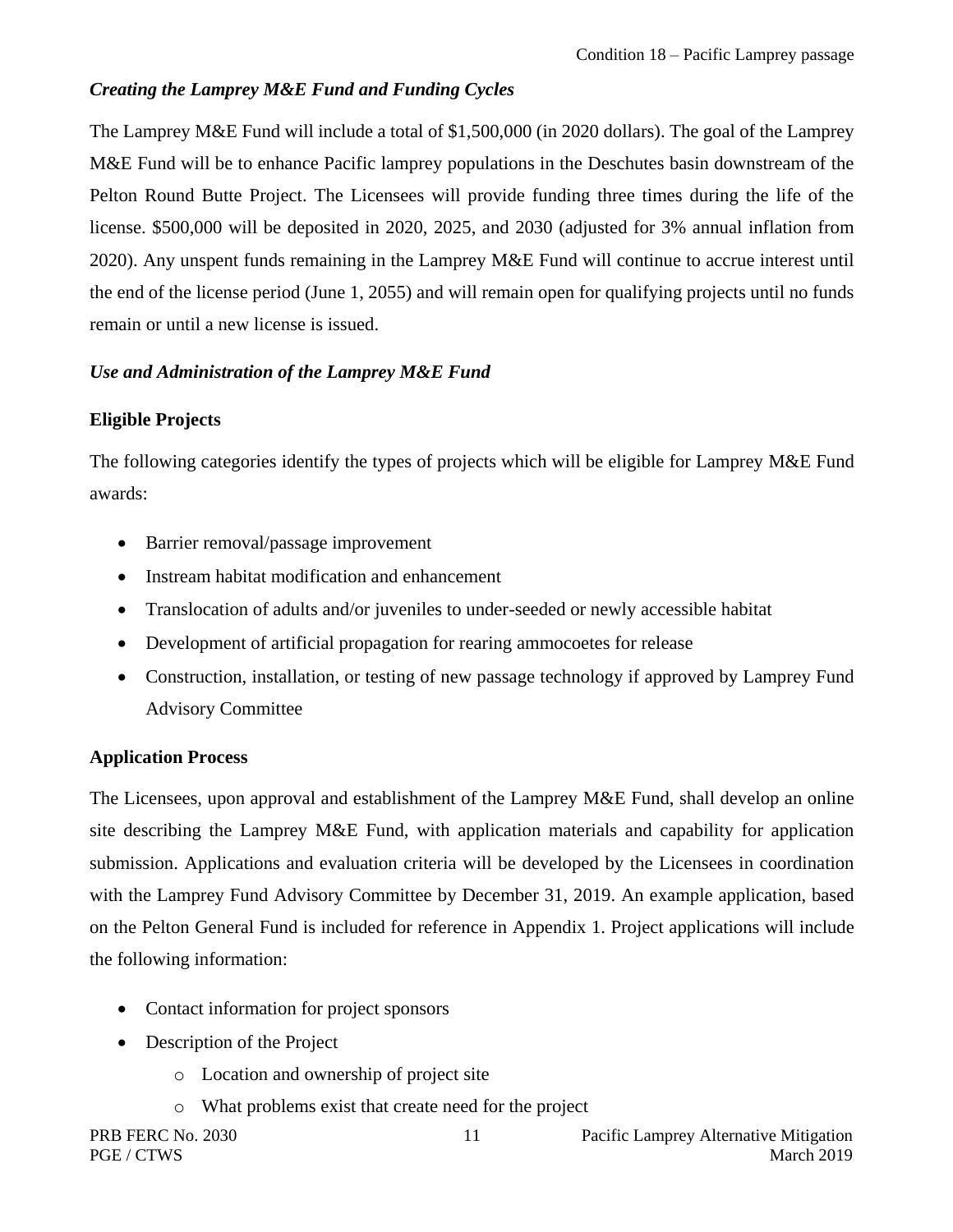- o How will the project result enhance the lamprey population
- o Project description
	- **Background**
	- Methods/design
	- **Schedule**
	- **Budget**
	- Monitoring plan
	- Maintenance plan (passage and habitat projects)
	- Potential impacts/benefits to ESA listed species
	- Potential impacts to important cultural resources
	- Documentation of required permits and landowner permission as applicable

The Licensees and Lamprey Fund Advisory Committee will develop screening criteria for application acceptance and evaluation criteria for determination of whether to award funding.

Any person, or private or governmental entity, including the Licensees, may submit a project to the Licensees for Lamprey M&E Fund funding. Proposed projects must be consistent with federal, state, local and tribal laws and policies in effect at the time of application. Applications may be submitted at any time after January 1, 2020 and will be reviewed and considered for funding by the Lamprey Fund Advisory Committee. The Advisory Committee will meet up to twice annually (typically June and/or December) to review applications.

Project applicants are encouraged to seek funding from additional sources to cost-share the project. Lamprey-specific projects that meet criteria for the Pelton General Fund may apply for both Pelton Fund in 2020 and Lamprey M&E Fund support.

#### <span id="page-15-0"></span>**Project Application Review and Evaluation**

The Licensees, with input from members of the Lamprey Fund Advisory Committee shall meet up to twice annually (typically June and/or December) to review project applications. The Lamprey Fund Advisory Committee shall be comprised of six signatories of the Settlement Agreement, including one representative or designee from the following agencies or organizations:

1. Licensees (Portland General Electric, Confederated Tribes of the Warm Springs [one representative collectively])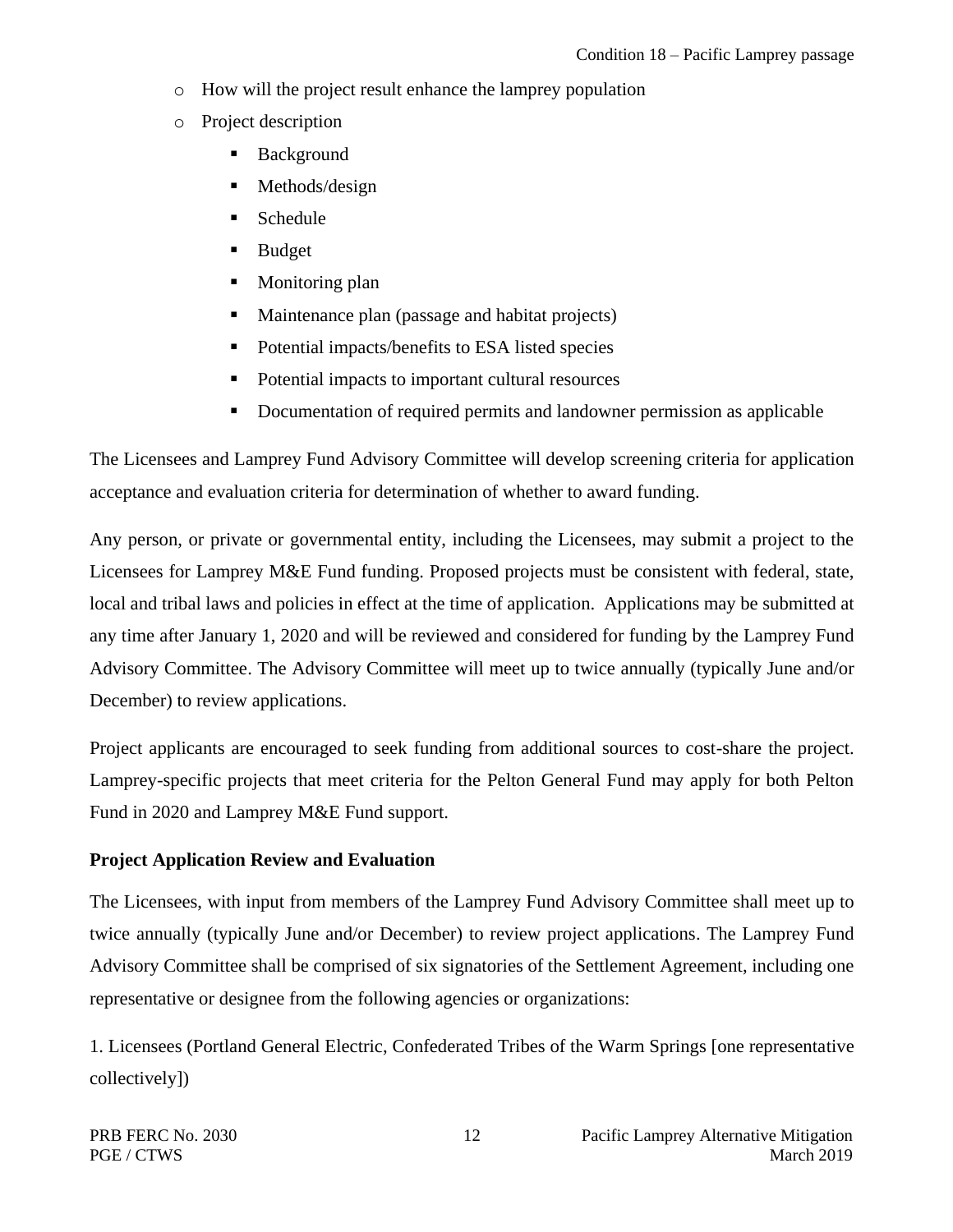2. CTWSRO Branch of Natural Resources ("CTWSRO BNR")

3. US Fish and Wildlife Service ("USFWS")

4. Bureau of Indian Affairs ("BIA")

5. Non-Governmental Organizations (American Rivers, Freshwater Trust, Trout Unlimited, Native Fish Society, WaterWatch of Oregon [one representative collectively])

6. Oregon Department of Fish and Wildlife ("ODFW").

The Lamprey Fund Advisory Committee shall (typically June and/or December). Applications will be accepted on a rolling basis. Applications will be reviewed for completeness and screened for qualification of eligible project types. If an application does not meet screening criteria, the Licensees may either reject the project, or request the applicants modify the project with suggestions for changes needed to meet criteria.

Project applications that meet initial screening criteria will then be scored by rating criteria (to be developed by the Licensees and Lamprey Fund Advisory Committee). The Licensees and Lamprey Fund Advisory Committee may request project sponsors to provide a tour of the project site to gain better understanding of the proposed project. The Licensees will summarize the ratings and prepare a recommendation for the Lamprey Fund Advisory Committee. The recommendation will be whether to fund the project and whether to fund at full requested amount. Recommendations for partial funding may include suggested components of the project to eliminate or reduction of scope, or if the request exceeds remaining funds, sponsors may be awarded the balance and encouraged to seek alternate partnerships.

The Lamprey Fund Advisory Committee will confirm that the Licensees applied rating criteria effectively, propose modifications to the Licensees as needed, and vote to determine if the project application will receive funding. If a project receives a simple majority of the parties present it will be approved. The committee members, if unable to attend the annual meeting/phone conference, can designate a proxy, provide vote in writing to Licensee facilitator, or choose not to participate for that meeting.

Upon project approval, the Licensees shall implement the project or fund implementation by the project sponsor, under terms and schedule established by the Licensees and accepted by the project sponsor.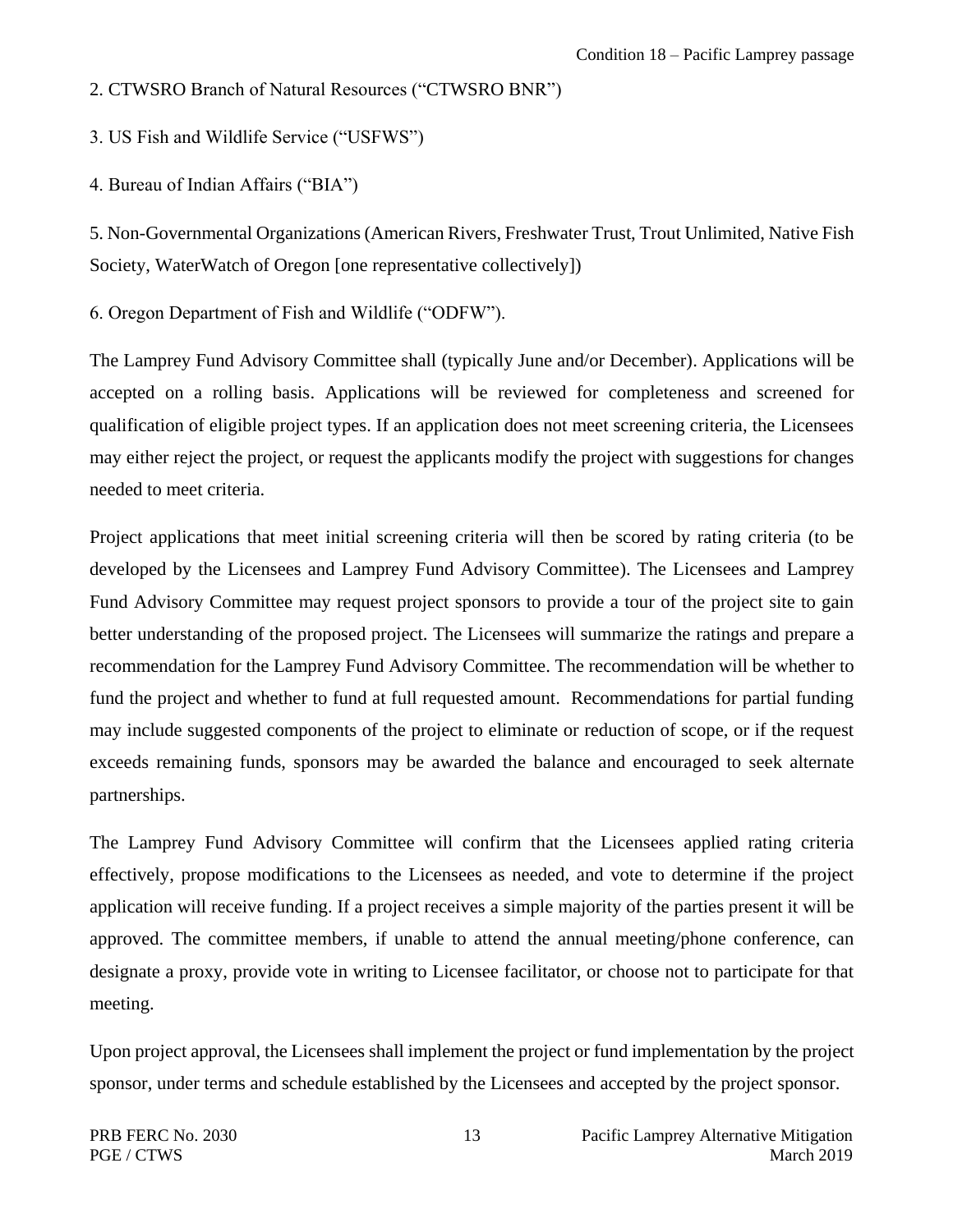#### <span id="page-17-0"></span>**Monitoring and Reporting Requirements**

Project sponsors will be required to submit annual progress reports to the Licensees. The reports will summarize work completed, monitoring, and expenditures. The Licensees will prepare a summary report of all Lamprey M&E Fund activities and submit to the Lamprey Fund Advisory Committee and Fish Committee in years following the funding cycles, for example for funding in 2020 the Licensees will prepare a report in 2021. The report of award years' activities will be provided by December 31 following each funding cycle (funding in 2020, 2025, and 2030).

#### <span id="page-17-1"></span>**Lamprey M&E Fund Administration and Technical Support**

The Lamprey M&E Fund will be active until all funds have been distributed to project sponsors or until the issuance of a new license. The first phase of the Lamprey M&E Fund will be available for project applications in 2020. Any remaining funding will be carried forward and will accrue interest at a rate of 3% annually from 2020. At the completion of final award, the Licensees will notify the Lamprey Fund Advisory Committee, the Fish Committee, and the Commission. If sometime in the future, full effective lamprey passage is restored at the project, the existing Lamprey Fund account balance and further distribution would cease.

Costs for administration of the Lamprey M&E Fund, including advertisement, application review, consultation with the Advisory Committee, contract development, and implementation shall be paid by the Licensees.

#### <span id="page-17-2"></span>**Lamprey Research Fund**

In 2003, the CTWSRO initiated a project to assess the status of Pacific lamprey in the Lower Deschutes River Sub-basin. The objectives were to document the distribution of lamprey larvae and determine species composition, evaluate habitat associations of larvae, estimate lamprey emigrants from the Warm Springs River and Shitike Creek, and estimate abundance, harvest, and escapement of lamprey at Sherars Falls. Pacific lamprey escapement and harvest estimates at Sherars Falls have been ongoing since 2003. From 2005 to 2009, radio telemetry was used to determine adult lamprey over-wintering and spawning habitats, spawn timing, and redd characteristics. One result of the radio telemetry study was that it showed that a significant number of the adult lamprey that were passed above Sherars Falls over-wintered and spawned in the mainstem Deschutes River. Currently, little information exists with regards to lamprey use in the mainstem, as the aforementioned studies focus on lamprey use within tributaries of the reservation.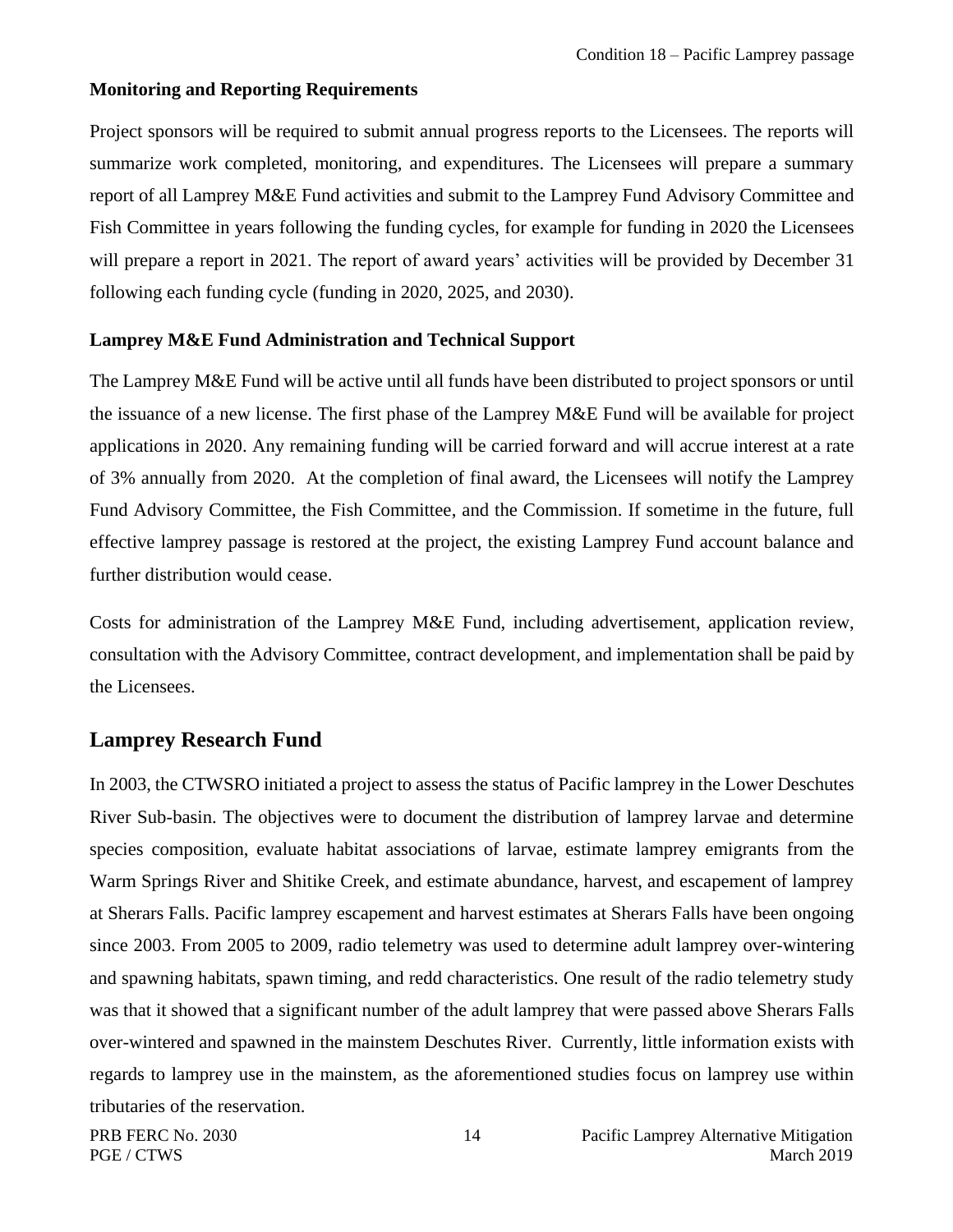#### <span id="page-18-0"></span>*Purpose of the Lamprey Research Fund*

The Lamprey Research Fund will be established as part of the larger lamprey mitigation package. Primarily research actions should focus on the mainstem lower Deschutes River in order to establish an understanding of the lamprey population below the Pelton-Round Butte Hydroelectric Project. These actions may include:

- Installing several passive integrated transponder (PIT tag) arrays in order to detect the migratory behavior and habitat occupancy of adult lamprey.
- Expanding PIT tagging of returning lamprey adults at Sherars Falls.
- Radio tagging a select number of returning lamprey adults to track their movements. Radio tagging is different from PIT tagging as it will allow for the monitoring of discrete movements of fish.
- Determining an effective population size for lamprey by obtaining tissue samples of returning adults and rearing juveniles in order to conduct parentage analyses.
- Comparing results from the parentage analyses collected from juveniles within tributaries and the mainstem Deschutes River in order to determine migratory interactions between tributaries and the mainstem.
- Mapping core spawning and rearing areas.

The above is not intended to be a complete list of the research that could be conducted with the Lamprey Research Fund. Funding priority will be given to projects directed at answering questions regarding lamprey use of the mainstem lower Deschutes River. However, this does not preclude consideration by the Lamprey Fund Advisory Committee of other lower Deschutes Basin research proposals.

#### <span id="page-18-1"></span>*Lamprey Research Fund Project Area*

Until or unless effective lamprey passage technology or methodology is developed that may prove successful at re-establishing passage at the Pelton Round Butte /hydroelectric project (rkm 161), as with the Lamprey M&E Fund, eligible projects for the Lamprey Research Fund must be located where Pacific lamprey currently exist or historically existed within the lower Deschutes River basin from the confluence with the Columbia River upstream to the project and tributaries to historic distribution barriers (Figure 2). The fund dollars will not be distributed for work in streams considered ephemeral. At such time that reassessment of proven passage technology or methodologies suggests that passage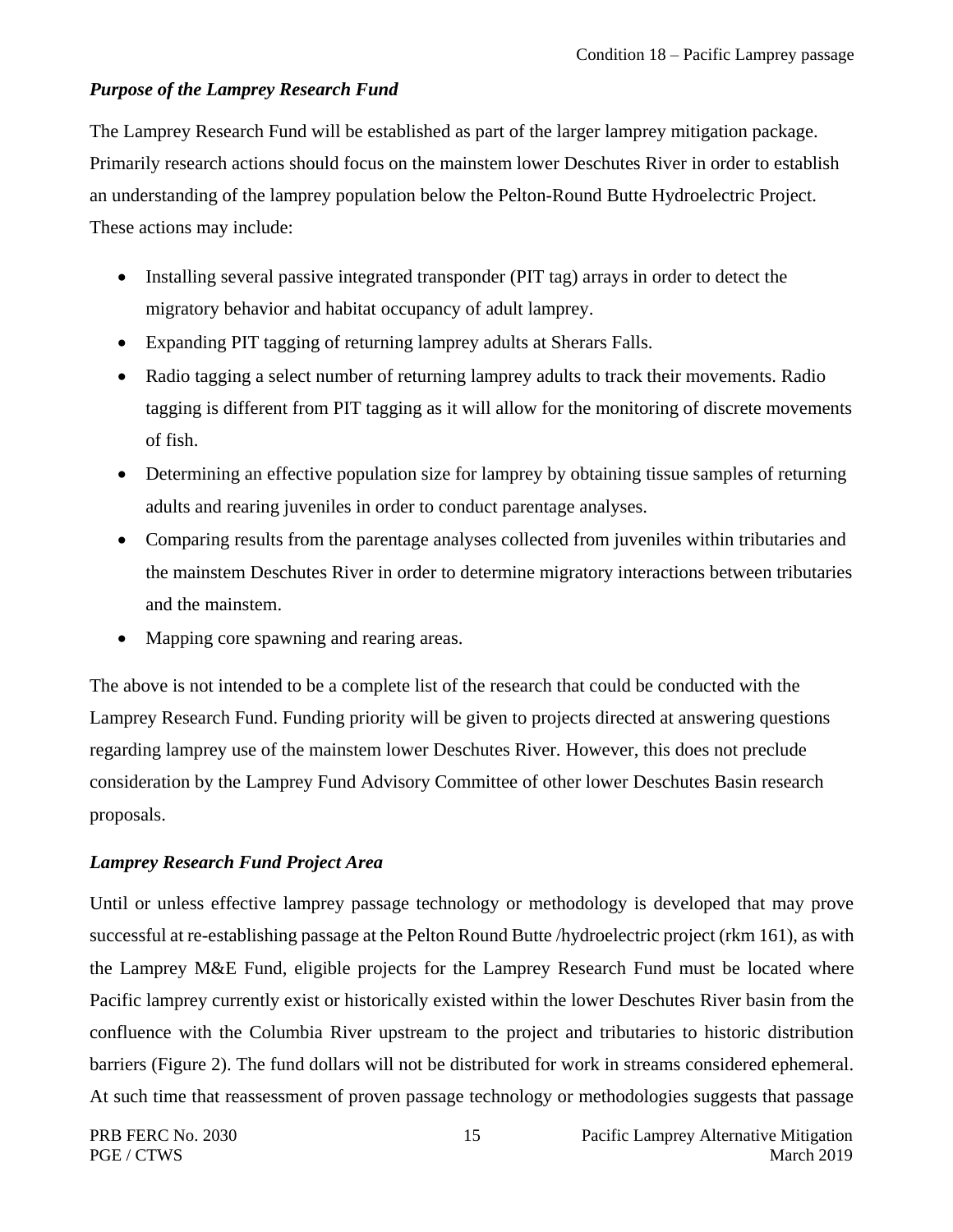at the project is possible, the Lamprey Fund Advisory Committee may meet and agree to consider funding eligible projects in the upper basin.

#### <span id="page-19-0"></span>*Creating the Lamprey Research Fund and Funding Cycles*

The Lamprey Research Funds will include a total of \$1,500,000 (in 2020 dollars) to be distributed over 10 years. The goal of the Lamprey Research Fund will be to conduct research related to Pacific Lamprey populations, leading to enhancement of Pacific Lamprey populations in the Deschutes basin downstream of the Pelton Round Butte Project. The Licensees, upon approval and establishment of the Lamprey Research Fund, shall develop an online site describing the Fund, with application materials and capability for application submission. Applications and evaluation criteria will be developed by the Licensees in coordination with the Lamprey Fund Advisory Committee by December 31, 2019. The full amount of the research fund will be available in 2020 and will be eligible for application until all funds are expended or the period of ten years ends. Any unspent funds remaining in the Lamprey Research Fund at the end of the ten-year period will be deposited into the Lamprey M&E Fund and will be available for eligible projects through the life of that fund.

#### <span id="page-19-1"></span>*Use and Administration of the Lamprey Research Fund*

#### <span id="page-19-2"></span>**Eligible Projects**

The following categories identify the types of projects which will be eligible for Lamprey Research Fund awards:

- Population research and monitoring
- Distribution and abundance monitoring
- Spawning escapement estimates
- Adult and juvenile migration studies
- Genetic sampling and abundance for stock identification and parentage studies
- Monitoring effectiveness of habitat enhancement and passage improvement projects
- Development of habitat/abundance models
- Identification of limiting factors

#### <span id="page-19-3"></span>**Lamprey Research Fund project application review and evaluation**

PRB FERC No. 2030 16 Pacific Lamprey Alternative Mitigation PGE / CTWS March 2019 The Licensees, with input from members of the Lamprey Fund Advisory Committee shall review the Research Fund project plans developed by the project sponsor. The Lamprey Fund Advisory Committee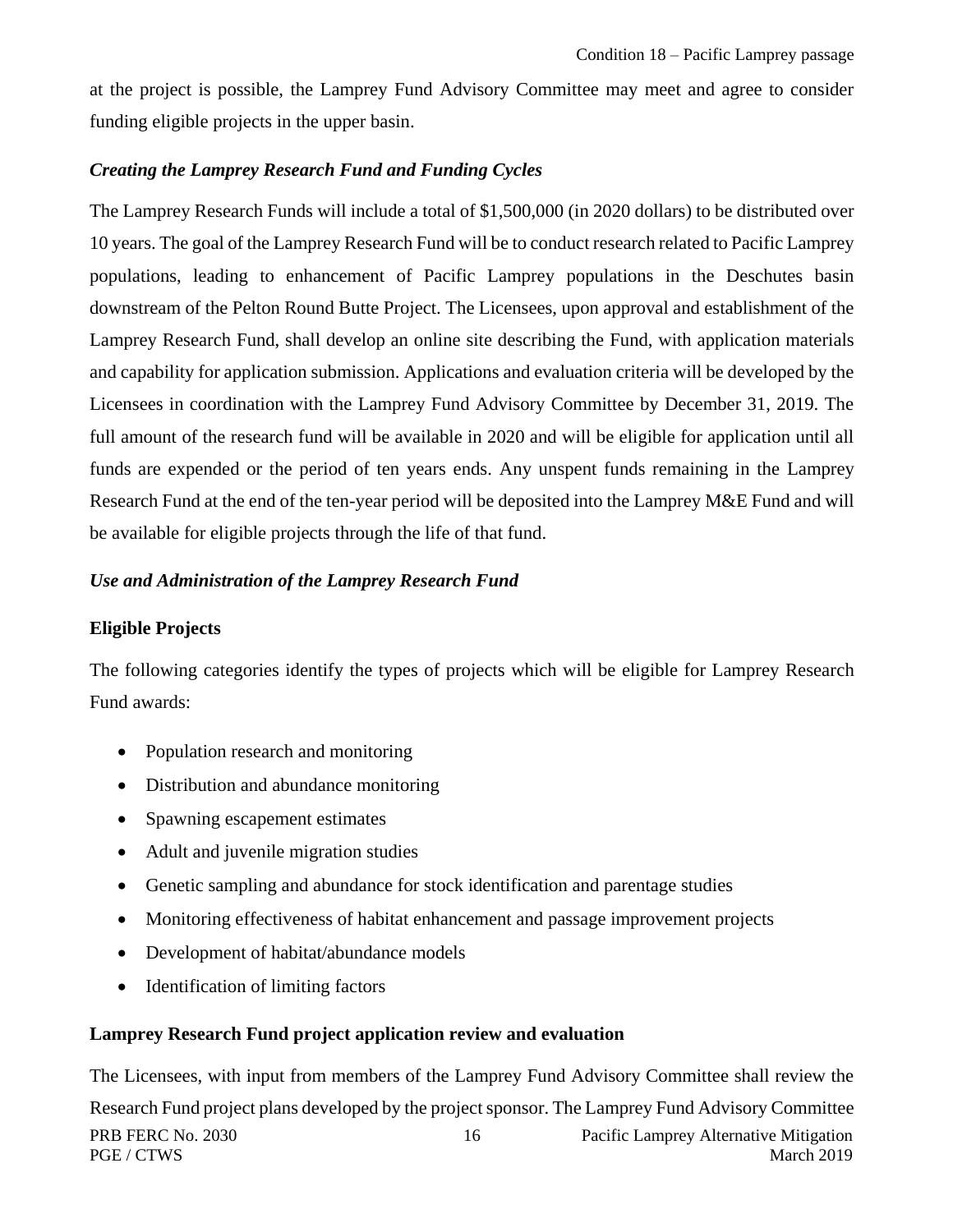shall meet up to twice annually (typically June and/or December) to review project applications. Applications will be accepted on a rolling basis. Applications will be reviewed for completeness and screened for qualification of eligible project types. If an application does not meet screening criteria, the Licensees may either reject the project, or request the applicants modify the project with suggestions for changes needed to meet criteria.

The Licensees and Lamprey Fund Advisory Committee will develop screening criteria for application acceptance and evaluation criteria for determination of whether to award funding. The Lamprey Research Fund criteria and evaluation shall promote the specific objectives of lamprey research as stated above under Purpose of the Lamprey Research Fund.

Any person, or private or governmental entity, including the Licensees, may submit a project to the Licensees for Lamprey Research Fund funding. Proposed projects must be consistent with federal, state, local and tribal laws and policies in effect at the time of application. Applications may be submitted at any time and will be reviewed and considered for funding by the Lamprey Fund Advisory Committee.

#### <span id="page-20-0"></span>**Monitoring and Reporting Requirements**

The project sponsors will work in cooperation with the Licensees to provide an annual work plan to the Lamprey Fund Advisory Committee and Fish Committee. The two groups will have the opportunity to comment on the annual work plans. Project sponsors will be required to submit annual progress reports and a final completion report to the Licensees and Lamprey Fund Advisory Committee. The annual reports will summarize work completed, monitoring, and expenditures for that preceding year, while the final completion report, filed at the conclusion of all study activities, will summarize the findings of the entire research effort conducted by each project sponsor. The annual progress reports and annual work plan may be combined into a single annual document.

The project sponsor may be requested to present to the Fish Committee at a regular meeting and/or at the Annual Fisheries Workshop.

#### <span id="page-20-1"></span>**Lamprey Research Fund Administration and Technical Support**

The Lamprey Research Fund will be active for a ten-year period or until all funds have be distributed (whichever is reached first). Funding of \$1,500,000 will be available starting January 1, 2020 and the Licensees will distribute funds after review and upon award from the Lamprey Fund Advisory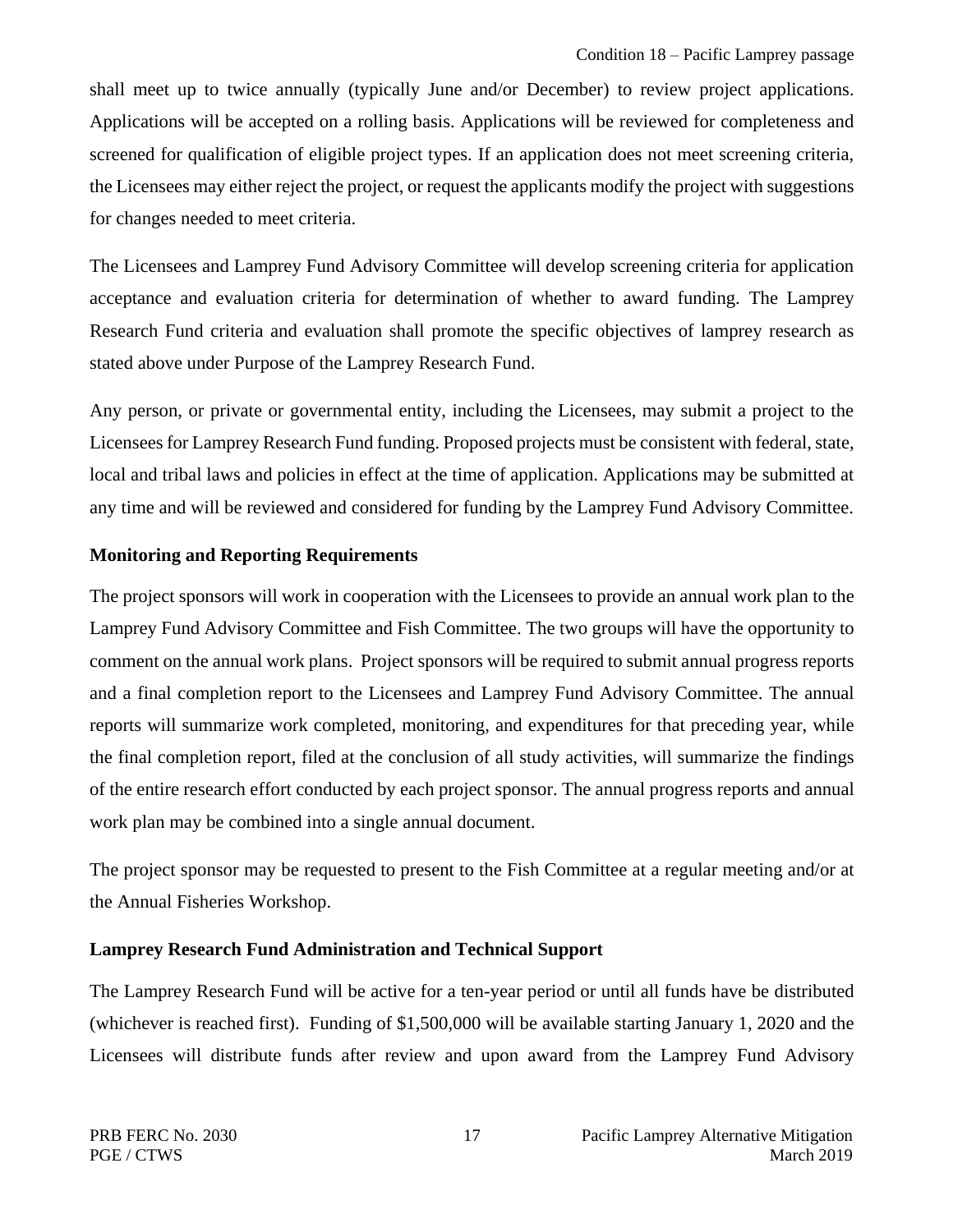Committee. Any remaining funding after the ten-year period will be rolled into the Lamprey M&E Fund.

Costs for administration of the Lamprey Research Fund project, including consultation with the Advisory Committee, contract development and implementation, shall be paid by the Licensees.

### <span id="page-21-0"></span>**Re-Initiation of Passage Efforts**

If research and development of Pacific lamprey passage or modification of existing passage facilities indicates that reintroduction upstream of the Pelton Round Butte Project may be feasible, the Licensees will reevaluate the PLEMP. Determination to reinitiate passage efforts will be made by the comanagement agencies (CTWSRO, ODFW, USFWS, BIA) with input from the Fish Committee and the Lamprey Fund Advisory Committee. All unexpended funds in the Lamprey M&E and Lamprey Research Funds will be held by the Licensees. Re-initiation of passage efforts would involve updating habitat availability assessments, assessment of passage facilities, and development of Pacific lamprey reintroduction and monitoring plans (Figure 1 Section 5). Following development of the reintroduction plan, an experimental reintroduction program will be initiated (Figure 1, Section 3).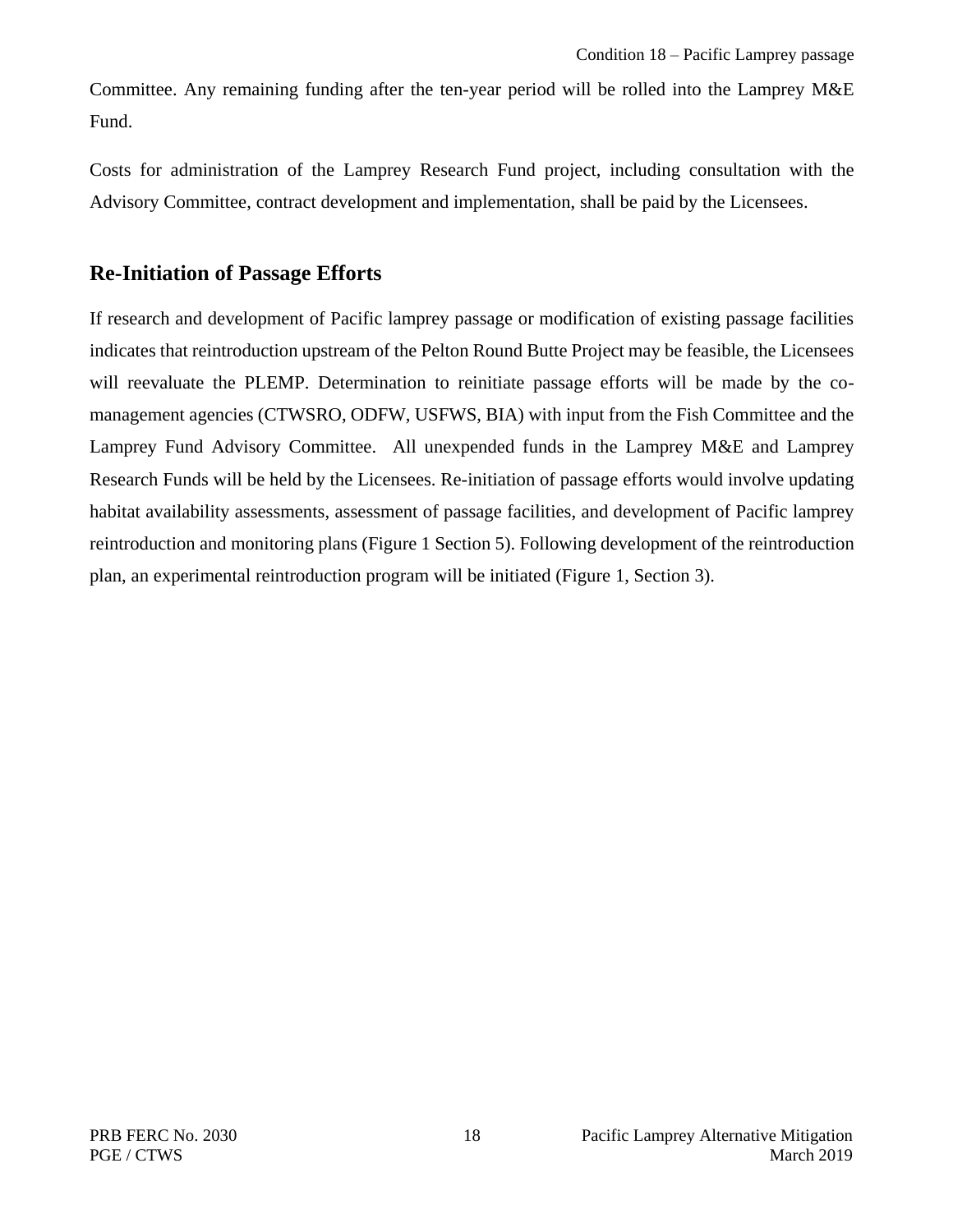### <span id="page-22-0"></span>**References**

- Baker, C., A.Wildbill, and J. Santos. 2015. Synthesis of Pacific lamprey studies conducted by the Confederated Tribes of the Warm Springs Reservation of Oregon, 2003 to 2013. Confederated Tribes of the Warm Springs Reservation of Oregon Branch of Natural Resources. Warm Springs, Oregon.
- CTWSRO (Confederated Tribes of the Warm Springs Reservation of Oregon). 2011. Pacific Lamprey Passage Evaluation and Mitigation Plan: Phase I – Habitat Assessment for Potential Reintroduction of Pacific Lamprey Upstream of Pelton-Round Butte Hydroelectric Project. Prepared by Confederated Tribes of the Warm Springs Reservation of Oregon.
- Karchesky, C.M., D.J. Domina, R.D. McDonald. 2013. Fish Committee Review Draft: Section 2 Passage assessment for potential reintroduction for Pacific lamprey upstream of the Pelton-Round Butte Project. Prepared by Normandeau Associates Inc. for Portland General Electric Company (PGE), Portland, OR, and Confederated Tribes of the Warm Springs Reservation of Oregon (CTWSRO), Warm Springs, OR
- Portland General Electric(PGE) and Confederated Tribes of Warm Springs Reservation of Oregon(CTWSRO). 2006. Pacific lamprey passage evaluation and mitigation plan. Portland General Electric and Confederated Tribes of Warm Springs Reservation of Oregon Warm Springs, OR.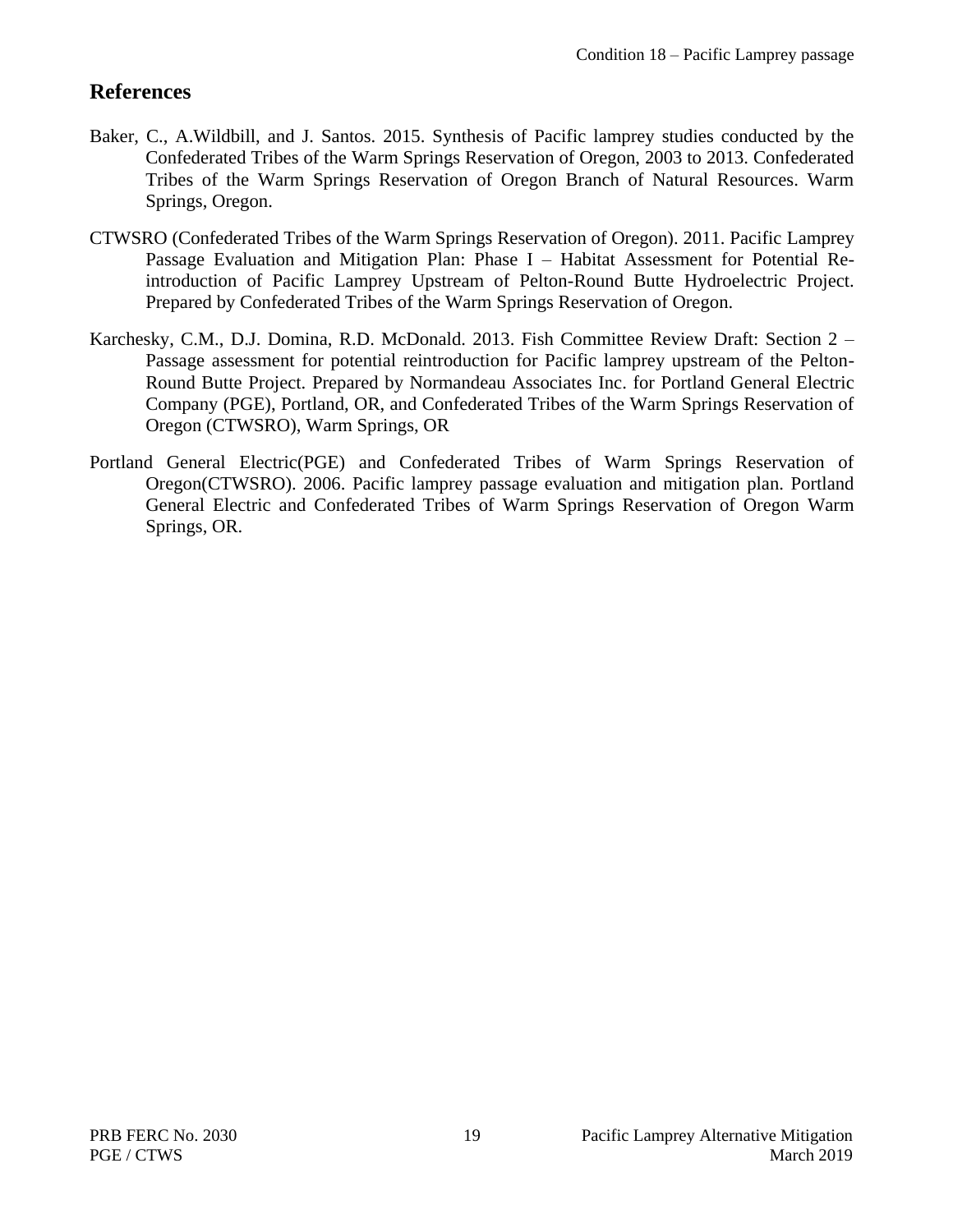### <span id="page-23-0"></span>**Record of Consultation**

Sub-group meeting 6/14/2018 2:00 PM

Attendees: Terry Shrader, PGE; Jessica Graeber, PGE; Taylor McCroskey, ODFW; Jason Grant, CTWS BNR

Outline of an alternative mitigation plan was discussed and refined. Each attendee provided additional information for inclusion into the plan

Sub-group meeting 7/31/2018 9:00 AM

Attendees: Terry Shrader, PGE; Jessica Graeber, PGE; Taylor McCroskey, ODFW; Jason Grant, CTWS BNR

A draft plan was reviewed and revised. Funding amounts were discussed and revised. The Licensees incorporated the changes and comments and redistributed the plan to the sub-group.

The Licensees and subgroup members provided the draft plan to management for comment. Comments were incorporated, and a revised draft was provided to the sub-group in January.

Jason Grant from the CTWS branch of natural resources provided comments over the phone to the Licensees on February 19, 2019 and all comments were incorporated.

The Licensees initiated consultation with the Fish Committee on February 20, 2019 via email:

**From:** Jessica Graeber [\[mailto:Jessica.Graeber@pgn.com\]](mailto:Jessica.Graeber@pgn.com) **Sent:** Wednesday, February 20, 2019 4:18 PM **To:** [Jeisner@blm.gov;](mailto:Jeisner@blm.gov) [scott.carlon@noaa.gov;](mailto:scott.carlon@noaa.gov) NIGG Eric [<Eric.Nigg@state.or.us>](mailto:Eric.Nigg@state.or.us); [mriehle@fs.fed.us;](mailto:mriehle@fs.fed.us) [Peter\\_Lickwar@fws.gov;](mailto:Peter_Lickwar@fws.gov) [CFerrari@tu.org;](mailto:CFerrari@tu.org) [J\\_Manion@wspower.com;](mailto:J_Manion@wspower.com) [jason.grant@ctwsbnr.org;](mailto:jason.grant@ctwsbnr.org) [Ryan.M.Moon@state.or.us;](mailto:Ryan.M.Moon@state.or.us) [david.redhorse@bia.gov;](mailto:david.redhorse@bia.gov) [brett.l.hodgson@state.or.us](mailto:brett.l.hodgson@state.or.us) **Cc:** [robert.brunoe@ctwsbnr.org;](mailto:robert.brunoe@ctwsbnr.org) [ted.g.wise@state.or.us;](mailto:ted.g.wise@state.or.us) [jennifer@nativefishsociety.org;](mailto:jennifer@nativefishsociety.org) [rod.a.french@state.or.us;](mailto:rod.a.french@state.or.us) [stacy.a.strickland@state.or.us;](mailto:stacy.a.strickland@state.or.us) [scott.turo@ctwsbnr.org;](mailto:scott.turo@ctwsbnr.org) [jennifer.frozena@sol.doi.gov;](mailto:jennifer.frozena@sol.doi.gov) [shaun.m.montgomery@state.or.us;](mailto:shaun.m.montgomery@state.or.us) [dale.bambrick@noaa.gov;](mailto:dale.bambrick@noaa.gov) [rhile@blm.gov;](mailto:rhile@blm.gov) [Taylor.McCroskey@state.or.us;](mailto:Taylor.McCroskey@state.or.us) [ndachtler@fs.fed.us;](mailto:ndachtler@fs.fed.us) [chris.brun@ctwsbnr.org;](mailto:chris.brun@ctwsbnr.org) Megan Hill [<Megan.Hill@pgn.com>](mailto:Megan.Hill@pgn.com); Becky Burchell [<Rebekah.Burchell@pgn.com>](mailto:Rebekah.Burchell@pgn.com); Terry Shrader [<Terry.Shrader@pgn.com>](mailto:Terry.Shrader@pgn.com) **Subject:** PRB: Lamprey Alternative Mitigation Plan for Fish Committee 30-day Comment Period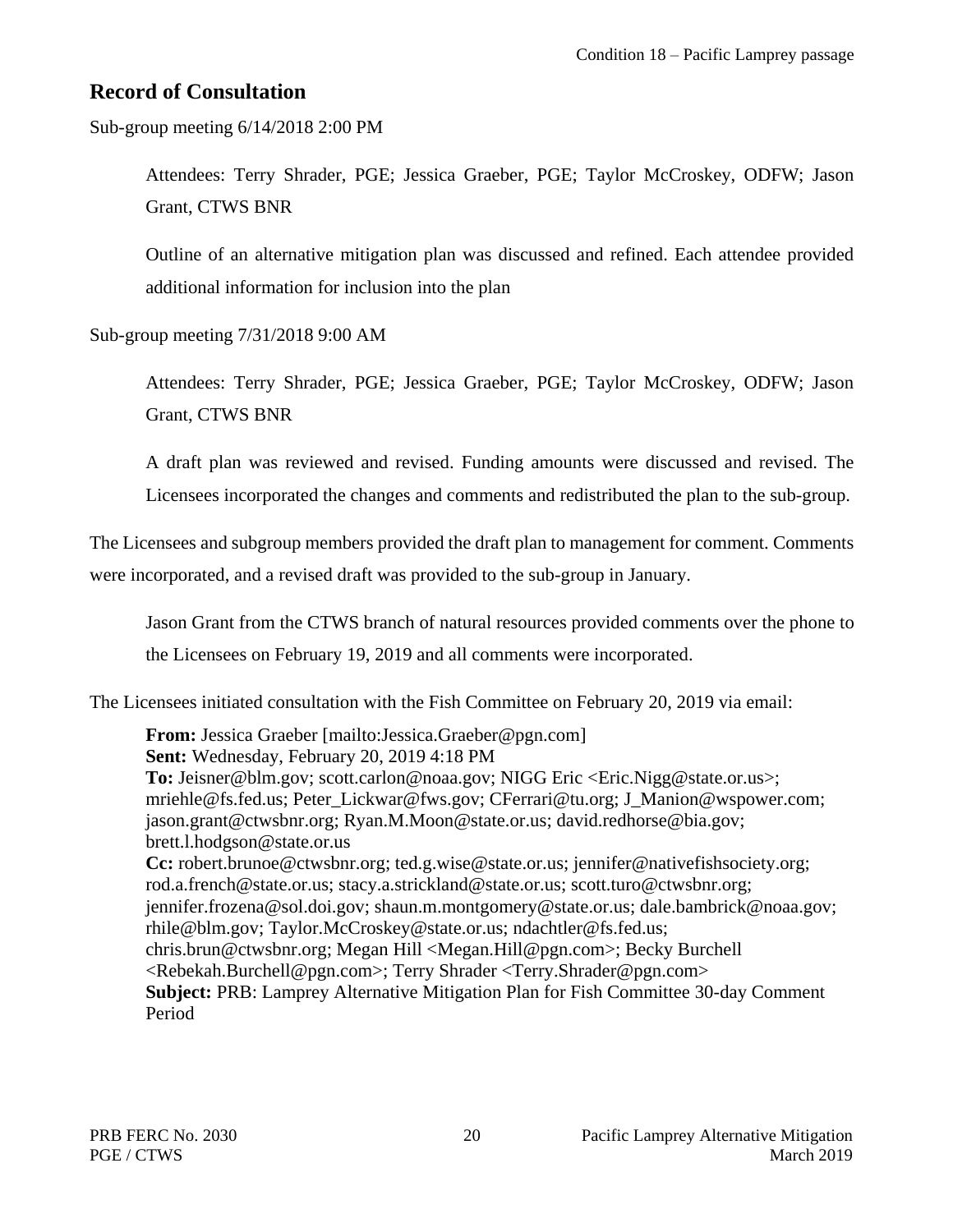Greetings Fish Committee,

Attached you will find the final draft of the Lamprey Alternative Mitigation Plan for your review and comment. The sub-group of Licensees, ODFW and CTWS BNR have worked together on the details of this plan over the past year. Please provide me any comments by March 22, 2019. We will also be presenting an overview of the plan at the March  $20<sup>th</sup>$  Fish Committee meeting which will be an opportunity for you to ask general questions or provide last minute feedback.

#### **Jessy Graeber**

Project Manager, Environmental Compliance and Licensing Portland General Electric Co., Environmental Compliance & Licensing Services 121 SW Salmon St, 3WTC0403 | Portland, Oregon 97204 | 360-481-4672

The Licensees received comments from ODFW on March 14, 2019 via email.

**From:** Stacy A Strickland <Stacy.A.Strickland@state.or.us> **Sent:** Thursday, March 14, 2019 12:18 PM **To:** Jessica Graeber <Jessica.Graeber@pgn.com> **Subject:** RE: Lamprey Alternative Mitigation Plan for Fish Committee 30-day Comment Period

**\*\*\*Please take care when opening links, attachments or responding to this email as it originated outside of PGE.\*\*\*** 

Hi Jessy,

I just had a few minor grammatical edits.

Thanks,

Stacy

The Licensees received comments from USFWS at the March 20, 2019 Fish Committee meeting.

Comments were incorporated into the final document to provide clarity on the duration of fund availability for the Lamprey research fund.

No other comments were received.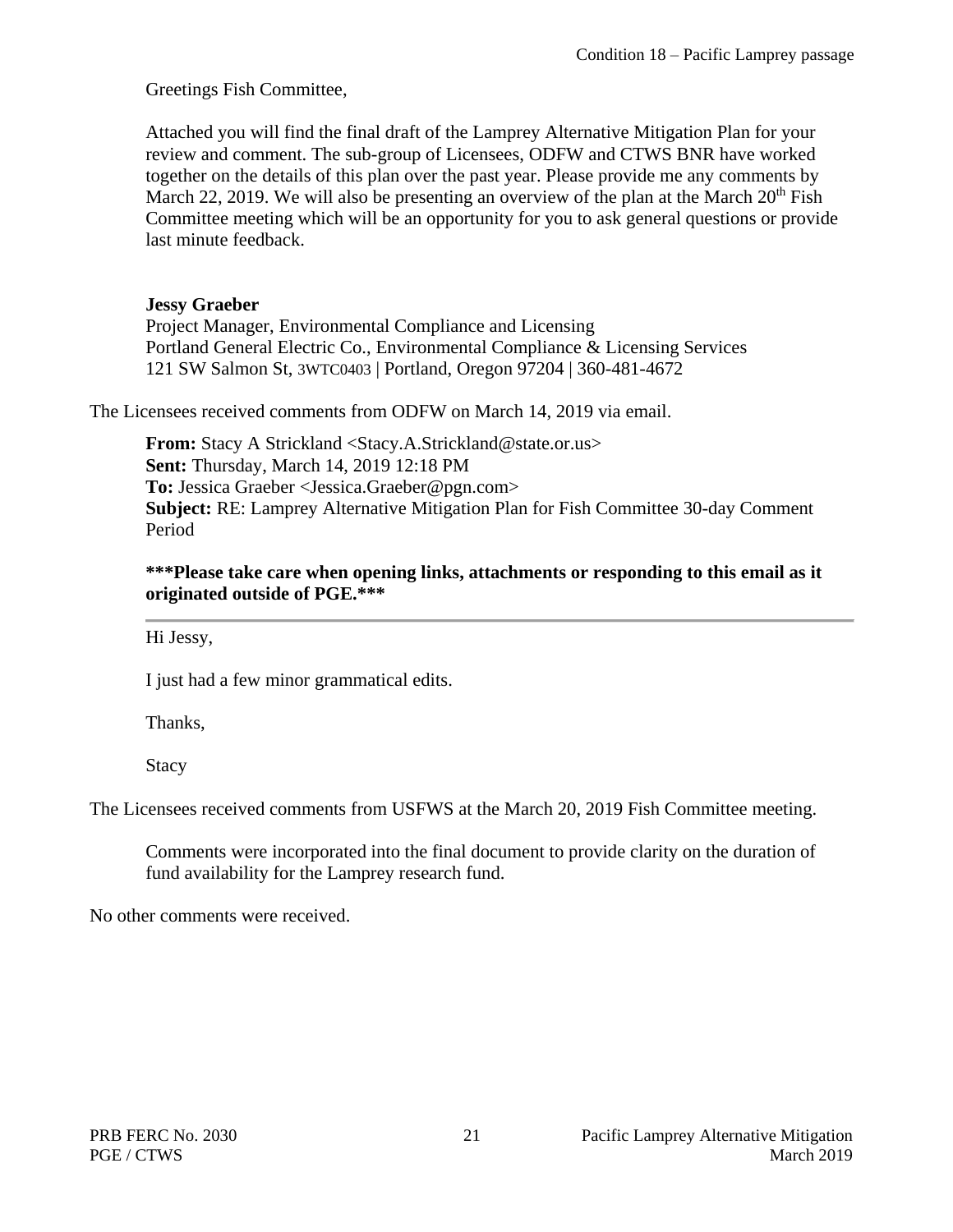#### <span id="page-25-0"></span>**Appendix**

**Appendix 1. Example Lamprey Fund Application and instructions, modified from the 2013 Pelton General Fund application. This application will be adapted in accordance with consultation with the Lamprey fund advisory committee as specified in the Plan.**



**Confederated Tribes of the Warm Springs Reservation of Oregon** 

**Portland General Electric** 

# **Pelton Round Butte Lamprey Fund**  $\left| \begin{array}{c} \text{Lamprey Fund Advisory Board Action:} \\ \end{array} \right|$ *RESOURCE PROJECT APPLICATION*

**Application Processing Information (to be completed by the Licensees): Application #: 201x-Date Received Date Acted On: Licensees' Recommendation:** 

#### **1 GENERAL INFORMATION**

**1.1 Pelton Round Butte Lamprey Funds Requested Total Project Cost** 

*Round to nearest dollar Round to nearest dollar*

**1.2 Name of Resource Project (five words or fewer)** 

**1.3 Resource Project Location (if more than one, include location/landowner information on each map in #2 below)**

*Basin/Watershed County*

*applicable)*

*Township Range Section River or Creek Name (if applicable) River Mile (if* 

**1.4 Have you also submitted an application for other funding sources (example, OWEB or NFWF) for this project, or one similar to it on the same property?**

 **Yes No**

**If yes, explain:**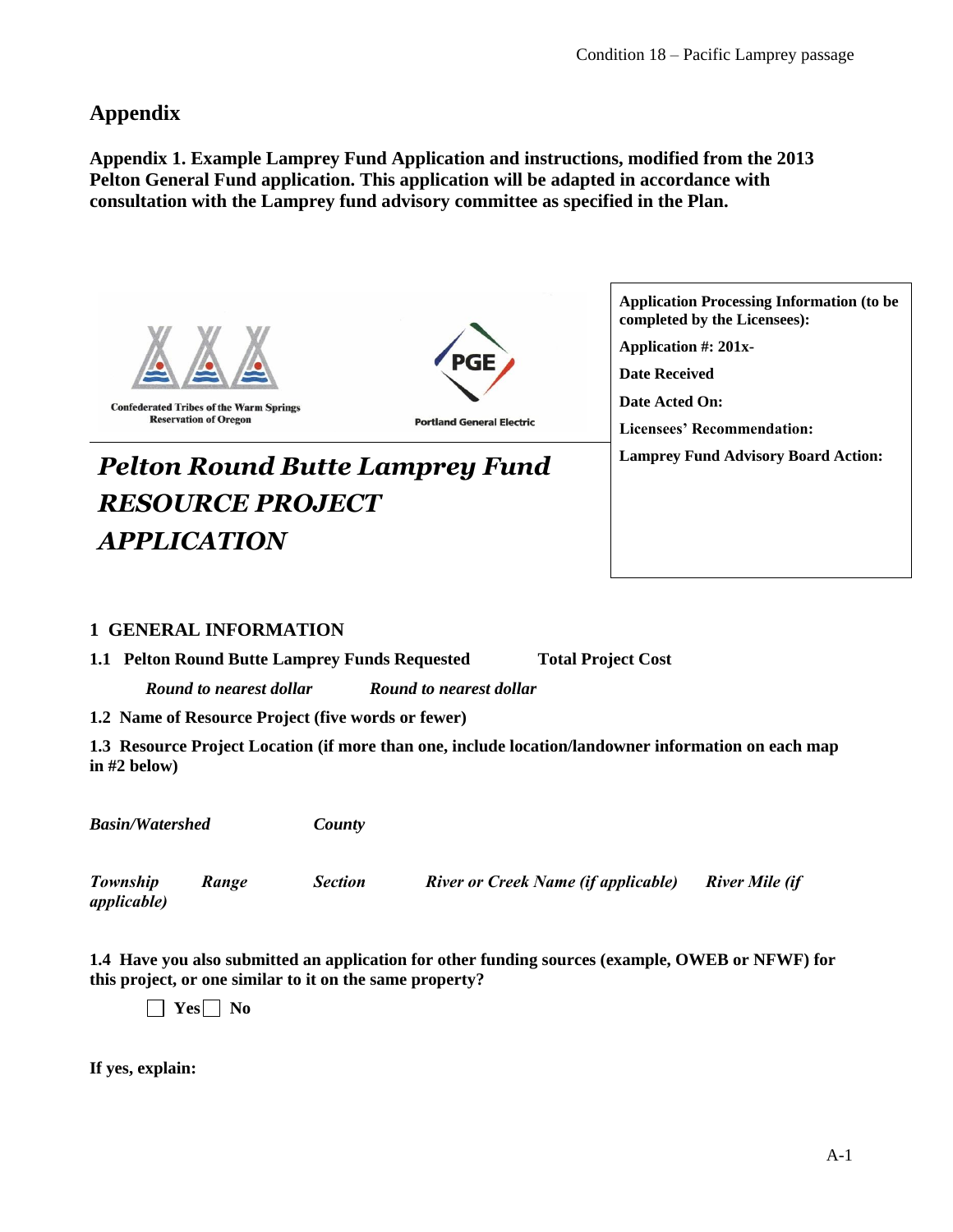#### **2 CONTACT INFORMATION**

| Applicant:<br>2.1                      |               | <b>Applicant Contact:</b> |      |
|----------------------------------------|---------------|---------------------------|------|
| <b>Mailing Address:</b>                |               |                           | Zip: |
| Phone:                                 | <b>Email:</b> |                           |      |
|                                        |               |                           |      |
| 2.2<br>Landowner(s):                   |               |                           |      |
| <b>Landowner Address:</b>              |               |                           | Zip: |
| Phone:                                 | Email:        |                           |      |
|                                        |               |                           |      |
| Landowner(s):<br>2.3                   |               |                           |      |
| <b>Landowner Address:</b>              |               |                           | Zip: |
| Phone:                                 | Email:        |                           |      |
|                                        |               |                           |      |
| 2.4 Project Manager for the Applicant: |               |                           |      |
| <b>Project Manager Address:</b>        |               |                           | Zip: |
| Phone:                                 | Email:        |                           |      |
|                                        |               |                           |      |
| 2.5 Fiscal Agent:                      |               |                           |      |
| <b>Fiscal Agent Address:</b>           |               |                           | Zip: |
| <b>Phone:</b>                          | Email:        |                           |      |
|                                        |               |                           |      |
| 2.6 Technical Contact:                 |               |                           |      |

Phone: **Email:** 

#### **3 RESOURCE PROJECT INFORMATION**

**3.1 Type of resource concern addressed by the proposed Resource Project (Chose ONE; see application instructions):**

 **Population research and monitoring**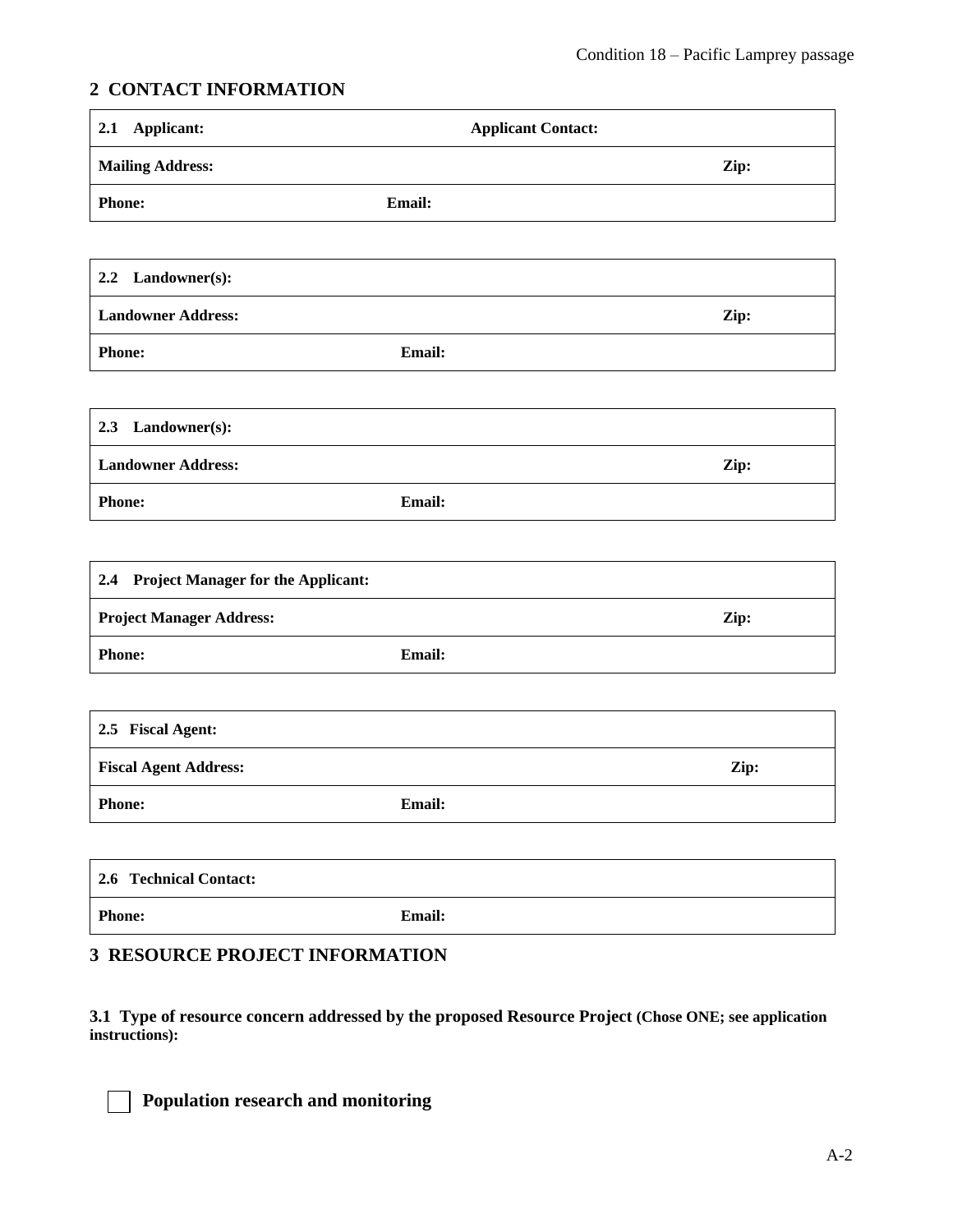**Instream habitat modification and enhancement**

**Translocation of adults and/or juveniles to under-seeded or newly accessible habitat**

**Development of artificial propagation for rearing ammocoetes for release** 

**Briefly summarize how the proposed Resource Project addresses the priorities identified above:**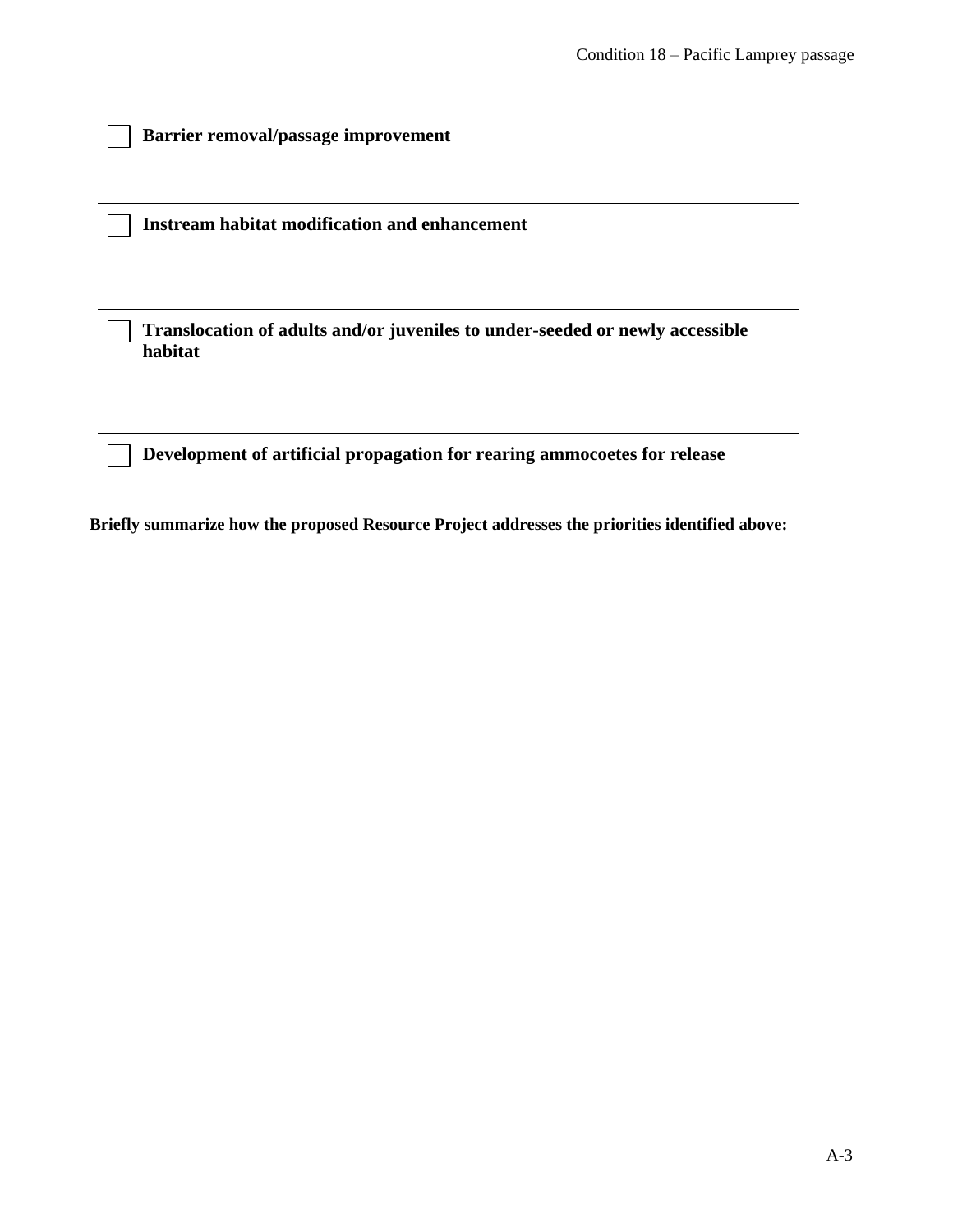**Describe the current watershed PROBLEM(s) you are seeking to address. When describing the problem, please reference existing federal, state, Tribal, Licensee, or other formal large-scale land use evaluations and watershed analysis. (PLEASE REFER TO THE INSTRUCTIONS FOR ADDITIONAL QUESTIONS TO CONSIDER)**

**Describe the SOLUTION(s) you are proposing to use to address the problems identified above (attach a site map, project drawing, and/or photos). If the solution is based on any type of determination or action listed in a formal watershed assessment document please provide a reference in this section. (PLEASE REFER TO THE INSTRUCTIONS FOR ADDITIONAL QUESTIONS TO CONSIDER)**

**Please describe your technical preparations including the technical guidance sources you anticipate using for your project. (PLEASE REFER TO THE INSTRUCTIONS FOR ADDITIONAL CONSIDERATION)** 

**Summarize your technical resources**

**Describe and document your technical plans**

**How are you planning for contingencies?**

**Practical considerations (see application instructions):**

**How long will it take to plan and complete the project? Please attach a project schedule showing key milestones and critical paths**

**Will the project provide benefits for at least the life of the PRB Project license (through 2055)?**

**Yes No**

**Will activities be cost-shared with other funding sources?**

 $\Box$  **Yes**  $\Box$  **No** 

**If yes, list all agencies and organizations from which funding is anticipated for the proposed Resource Project.**

|                                   | Cost-share (check all that apply and specify dollar<br>amount) |                |            |            |             |
|-----------------------------------|----------------------------------------------------------------|----------------|------------|------------|-------------|
| <b>Agency/Organization (list)</b> | Cash                                                           | <b>In-Kind</b> | Secured    | Pending    | Amount (\$) |
|                                   | $\Box$ Yes                                                     | $\Box$ Yes     | $\Box$ Yes | $\Box$ Yes |             |
|                                   | $\Box$ Yes                                                     | $\Box$ Yes     | $\Box$ Yes | ∏ Yes      |             |
|                                   | $\Box$ Yes                                                     | $\Box$ Yes     | $\Box$ Yes | $\Box$ Yes |             |
|                                   | $\Box$ Yes                                                     | $\Box$ Yes     | ∏ Yes      | ∏ Yes      |             |

**Describe steps taken (or proposed) to gather community support for the proposed Resource Project and summarize any support and/or opposition to the proposed project.**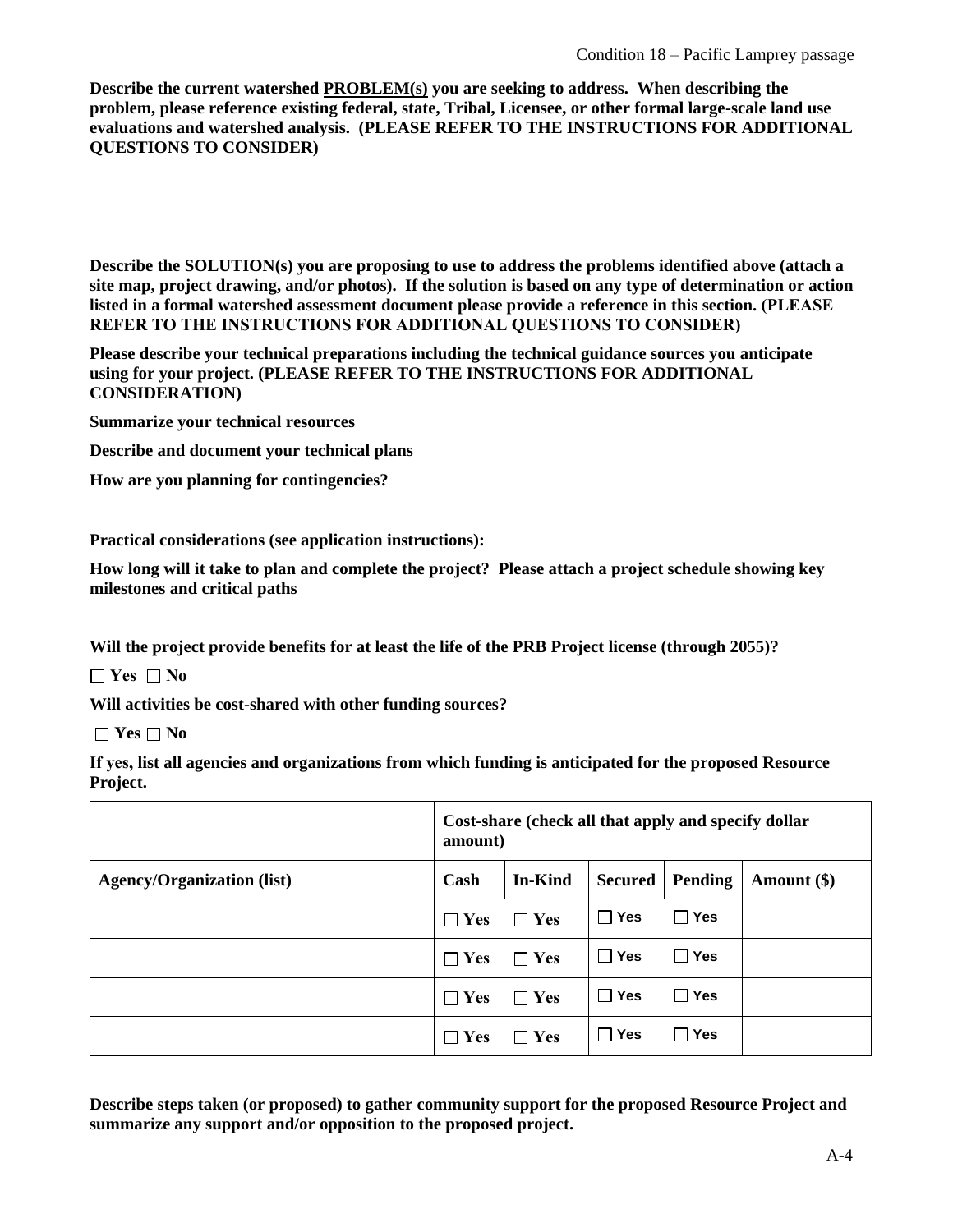#### **Monitoring and Evaluation Reporting Requirements**

**How will success be determined and what are the measurable desired outcomes from this project?**

**Have you read the guidance on the expected duration and frequency of status and monitoring reports and can you meet this expectation?** 

|  |  | $\Box$ Yes |  | $\Box$ No |
|--|--|------------|--|-----------|
|--|--|------------|--|-----------|

**How the project be monitored (See application instructions)?** 

| <b>Type of Action</b><br>(monitoring/evaluation) | By Whom? | What? | How? | # of years /<br># of times/year |
|--------------------------------------------------|----------|-------|------|---------------------------------|
|                                                  |          |       |      |                                 |
|                                                  |          |       |      |                                 |
|                                                  |          |       |      |                                 |
|                                                  |          |       |      |                                 |

**Who will be responsible for writing the Monitoring and Evaluation Reports?** 

**Name Phone** 

**Address** 

**Email:** 

**Have the required permits been obtained for the proposed Resource Project?** 

 $\Box$  **Yes**  $\Box$  **No**  $\Box$  **Not Required** 

**If "yes", what permits have been issued (attach copies)?** 

**If "no", what permits must be acquired, and by when?** 

**Is the proposed Lamprey Fund Project required as a condition of a local, state, tribal or federal permit, order, or enforcement action (e.g., a manure storage and management project required by ODA permit)?** 

 **Yes No**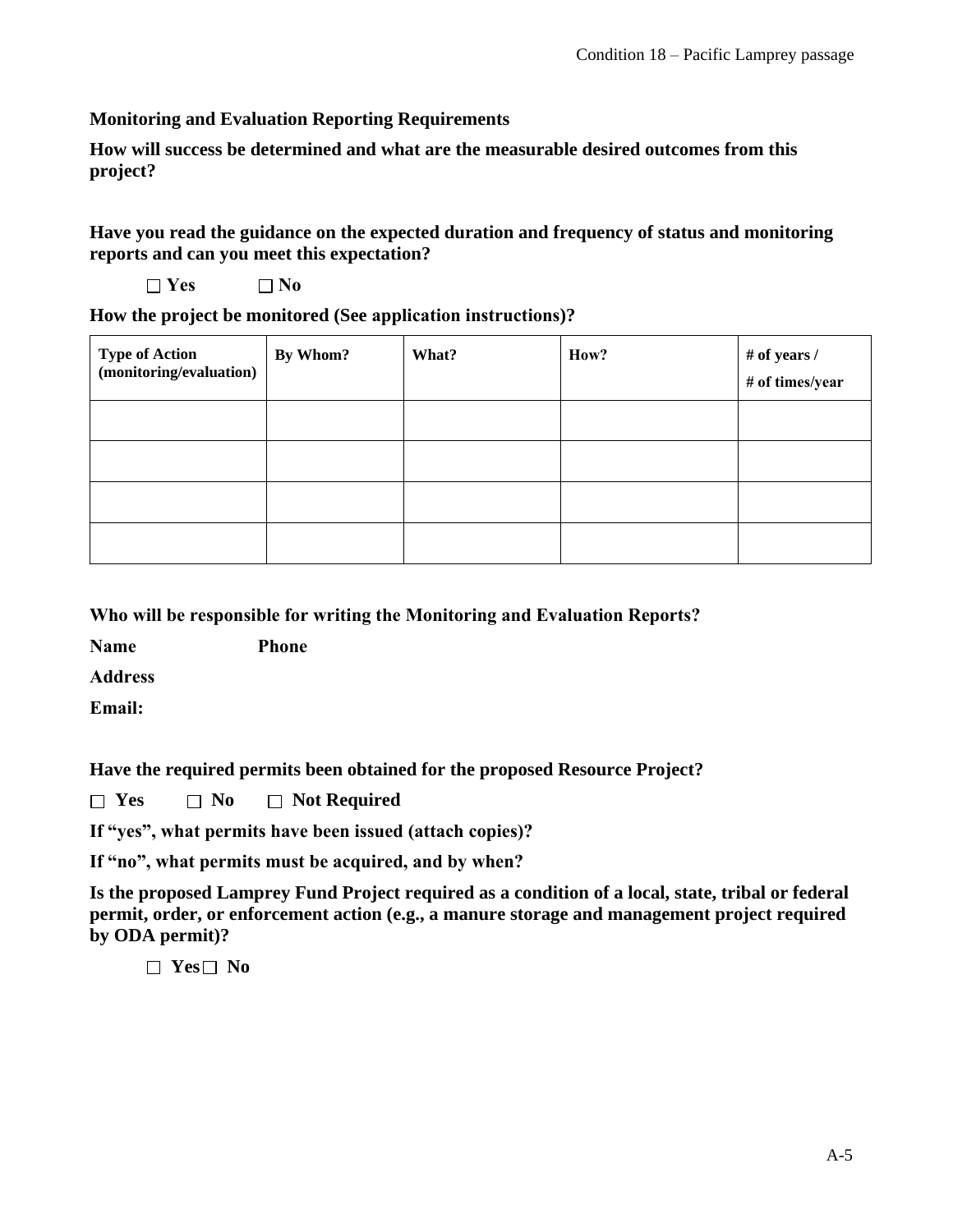**Will a species listed as Threatened or Endangered under the federal Endangered Species Act benefit from the proposed activity?** 

 **Yes No**

**Explain:** 

**Please identify similar projects (if applicable) that have been completed in the Deschutes Basin or are under way and compare relative costs and benefits of these projects as compared to what is being proposed here.**

**Identify all groups, volunteers, or agencies participating in the proposed Lamprey Fund Project and what they will do.**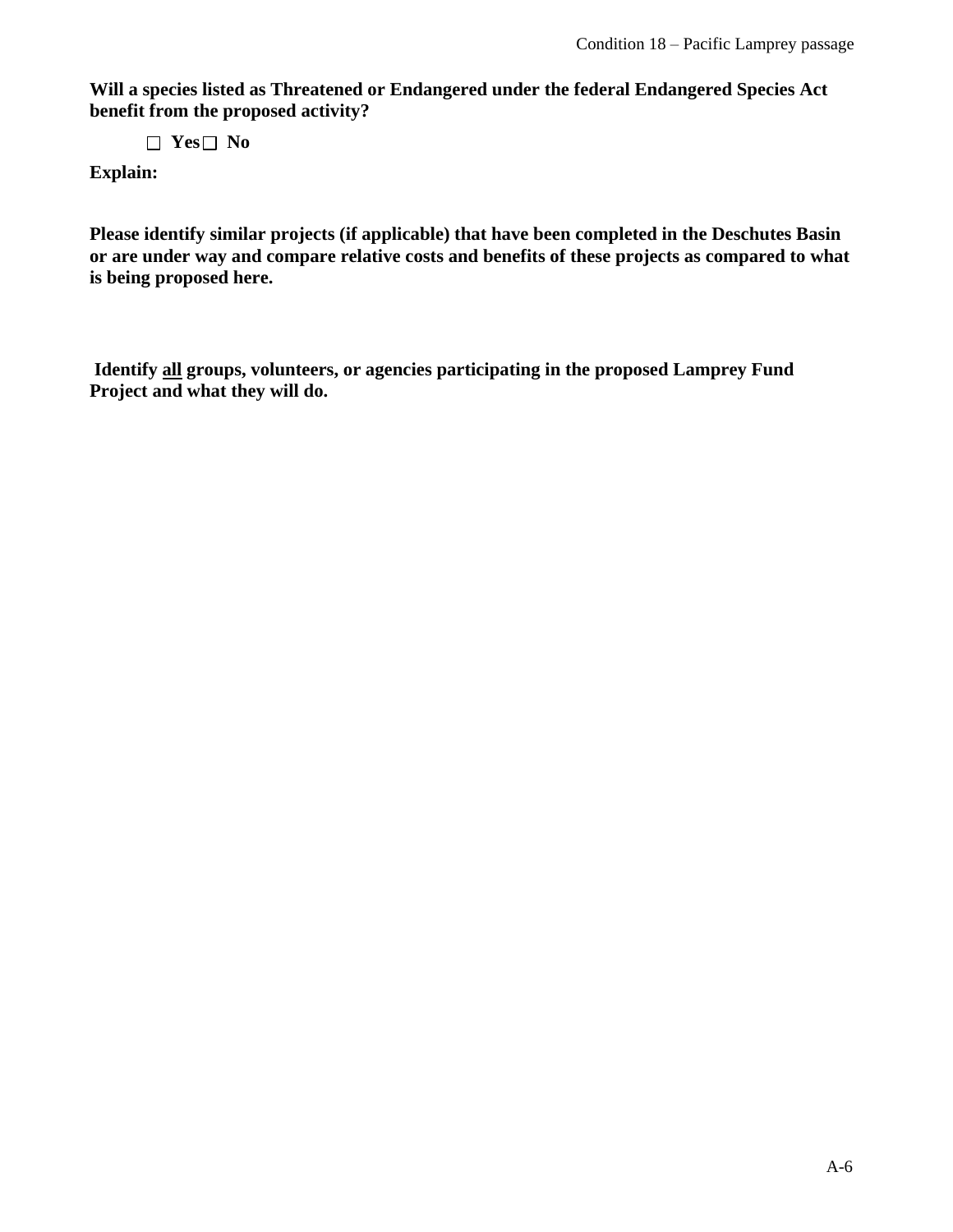#### **Lamprey Fund Project Budget. Itemize projected costs for each of the following expense categories that apply to your proposed project. See application instructions and additional team conditions for further guidance.**

| <b>Expense Category</b>                                                          | No. of<br><b>Units</b> | Unit<br>Cost | <b>Cost Share</b><br>In-Kind | <b>Requested</b><br><b>PRB</b> Funds | Description (what will be purchased and who<br>will provide it, if it is claimed as match.) |  |
|----------------------------------------------------------------------------------|------------------------|--------------|------------------------------|--------------------------------------|---------------------------------------------------------------------------------------------|--|
| <b>PROJECT Management (Payroll expenses)</b>                                     |                        |              |                              |                                      |                                                                                             |  |
|                                                                                  |                        | \$           | \$                           | \$                                   |                                                                                             |  |
| <b>TRAVEL</b>                                                                    |                        |              |                              |                                      |                                                                                             |  |
|                                                                                  |                        | \$           | \$                           | \$                                   |                                                                                             |  |
|                                                                                  |                        | \$           | \$                           | \$                                   |                                                                                             |  |
| CONTRACTED SERVICES (Work crews, establishing plants, equipment operation, etc.) |                        |              |                              |                                      |                                                                                             |  |
|                                                                                  |                        | \$           | \$                           | \$                                   |                                                                                             |  |
|                                                                                  |                        | \$           | \$                           | \$                                   |                                                                                             |  |
|                                                                                  |                        | \$           | \$                           | \$                                   |                                                                                             |  |
| SUPPLIES/MATERIALS (Seed, fencing, pipes, gravel, logs, plants, film, etc.)      |                        |              |                              |                                      |                                                                                             |  |
|                                                                                  |                        | \$           | \$                           | \$                                   |                                                                                             |  |
|                                                                                  |                        | \$           | \$                           | \$                                   |                                                                                             |  |
|                                                                                  |                        | \$           | \$                           | \$                                   |                                                                                             |  |
| <b>EQUIPMENT</b> (See application instructions)                                  |                        |              |                              |                                      |                                                                                             |  |
|                                                                                  |                        | \$           | \$                           | \$                                   |                                                                                             |  |
|                                                                                  |                        | \$           | \$                           | \$                                   |                                                                                             |  |
|                                                                                  |                        | \$           | \$                           | \$                                   |                                                                                             |  |
| PRE-IMPLEMENTATION (Design, permits, inspection - see application instructions)  |                        |              |                              |                                      |                                                                                             |  |
|                                                                                  |                        | \$           | \$                           | \$                                   |                                                                                             |  |
|                                                                                  |                        | \$           | \$                           | \$                                   |                                                                                             |  |
| <b>PRB Fund Subtotal</b>                                                         |                        |              | \$                           |                                      |                                                                                             |  |
| Fiscal agent admin. (optional; see instructions)                                 |                        | \$           | \$                           |                                      |                                                                                             |  |
| Monitoring/Eval. Rpt. (optional; see<br>instructions)                            |                        | \$           | \$                           |                                      |                                                                                             |  |
| <b>Project Total</b>                                                             |                        | \$           | \$                           |                                      |                                                                                             |  |